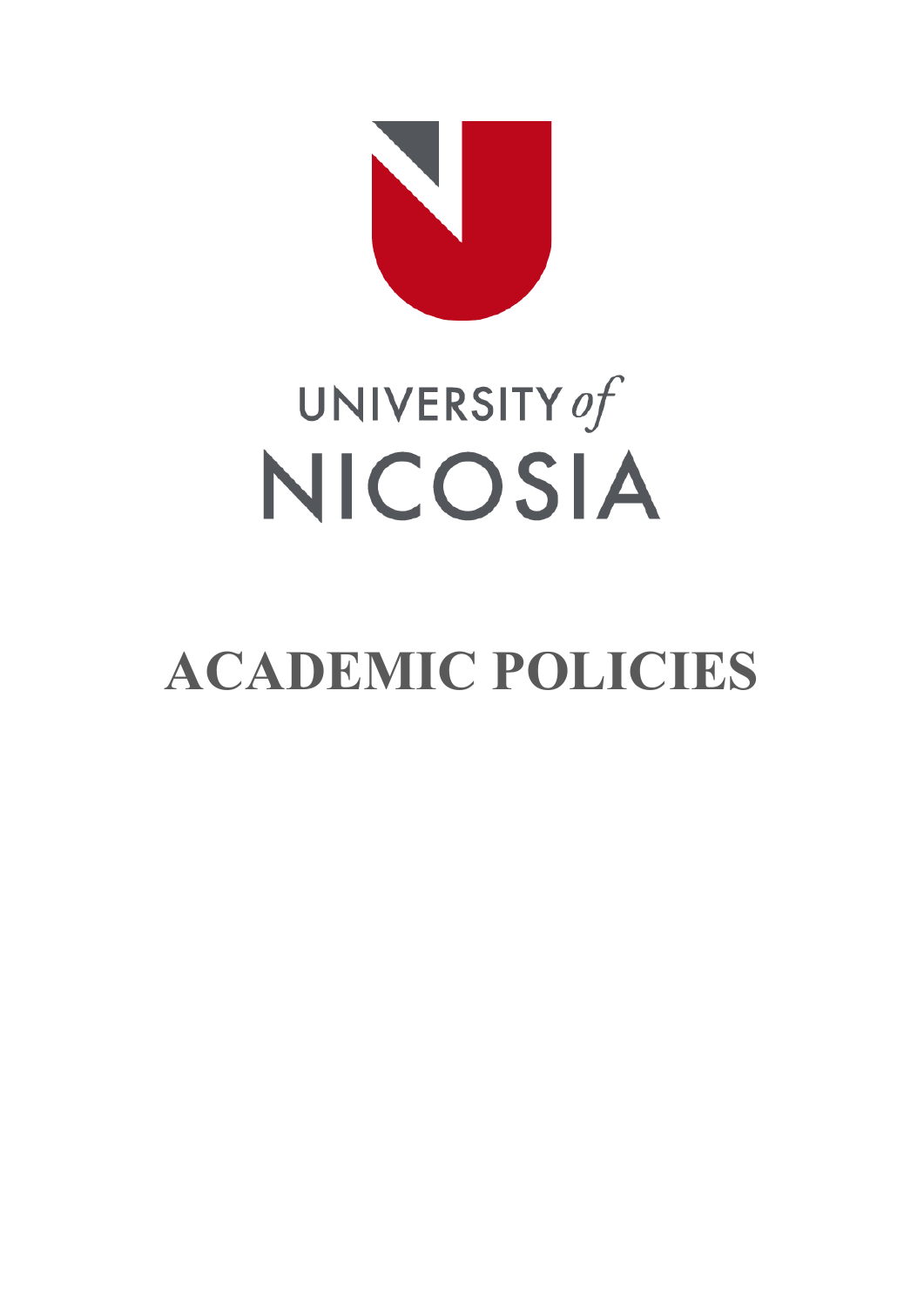# **INTERNAL REGULATIONS CHAPTER TWO: ACADEMIC POLICIES**

# **TABLE OF CONTENTS**

| $\bullet$<br>٠ | Post Graduate Certificate, Diploma and Master's Degree (2nd Cycle)  4                                                                                      |     |
|----------------|------------------------------------------------------------------------------------------------------------------------------------------------------------|-----|
|                |                                                                                                                                                            |     |
|                |                                                                                                                                                            |     |
|                |                                                                                                                                                            |     |
|                | Evaluation Process for Credits Transferred from other Accredited Programmes/Higher<br>• Credit from National Testing and Professional Examining Bodies  14 |     |
|                |                                                                                                                                                            |     |
|                |                                                                                                                                                            |     |
|                |                                                                                                                                                            |     |
|                | Grade Point Average (GPA) and Cumulative Grade Point Average (CPA) 17                                                                                      | .16 |
|                |                                                                                                                                                            |     |
|                |                                                                                                                                                            |     |
|                |                                                                                                                                                            |     |
|                |                                                                                                                                                            |     |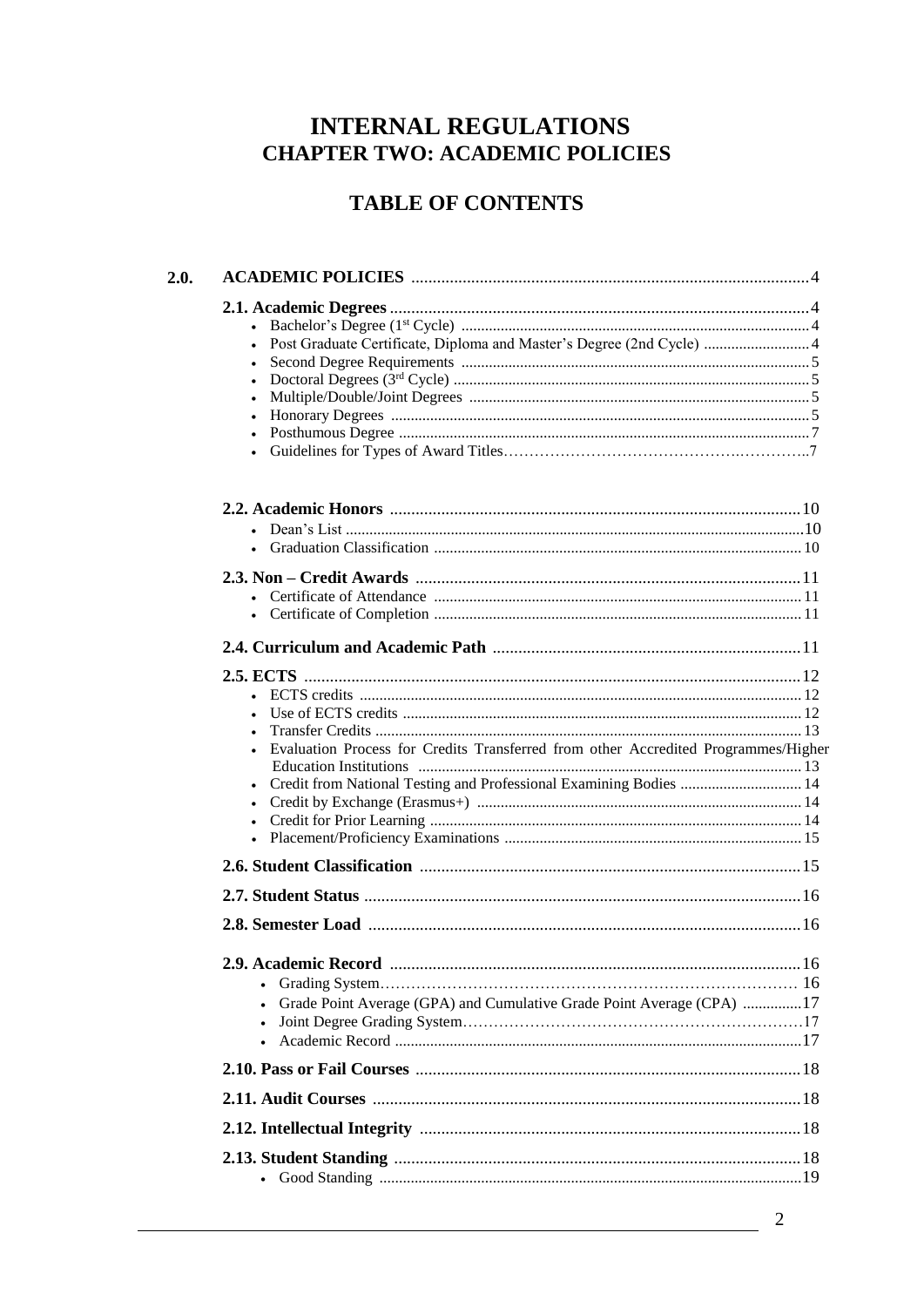| ٠              |  |
|----------------|--|
|                |  |
| $\blacksquare$ |  |
|                |  |
| $\blacksquare$ |  |
| $\blacksquare$ |  |
|                |  |
| ٠.             |  |
|                |  |
|                |  |
|                |  |
|                |  |
|                |  |
|                |  |
|                |  |
|                |  |
|                |  |
|                |  |
|                |  |
|                |  |
|                |  |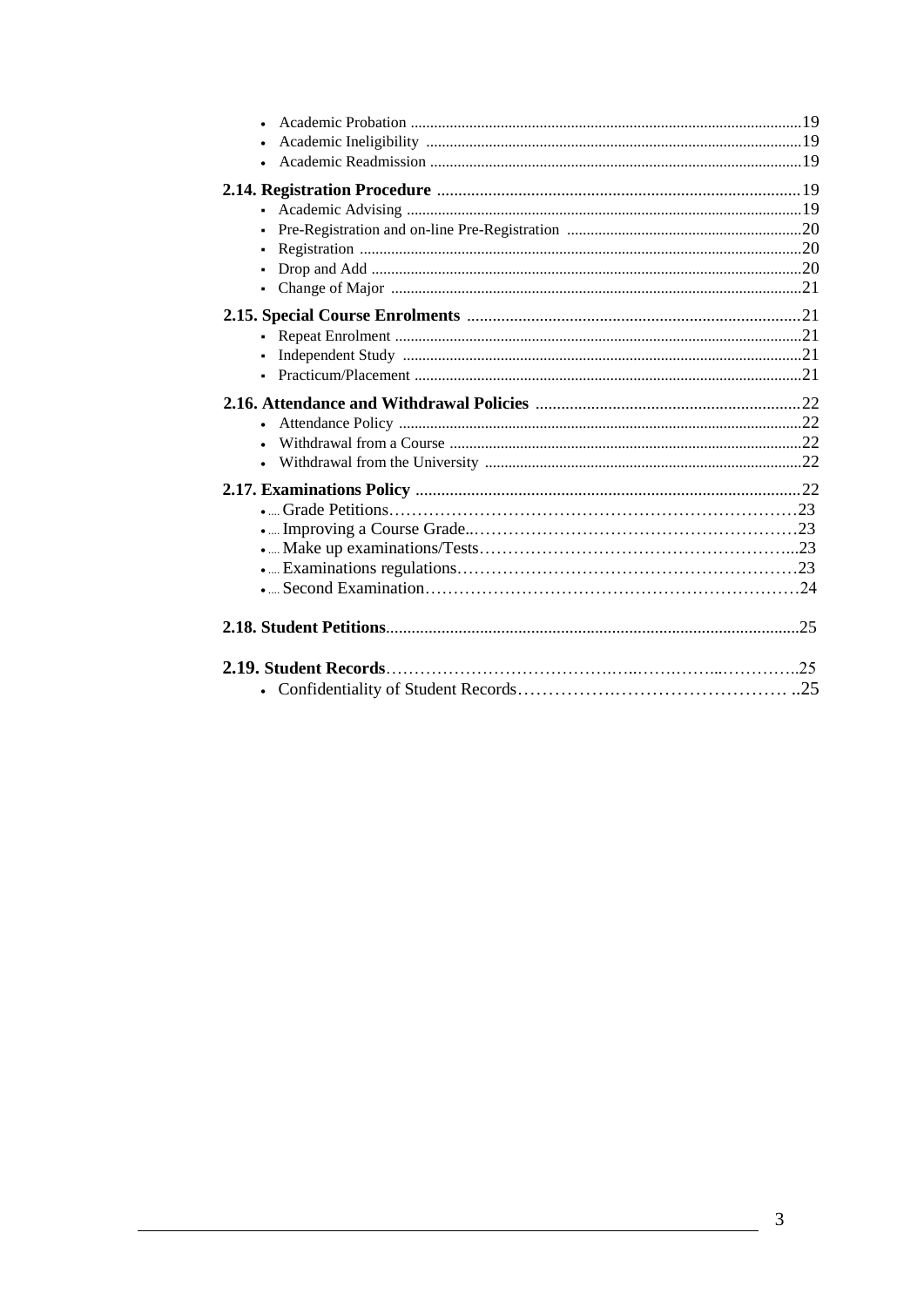# **2.0. ACADEMIC POLICIES**

All students are advised to read the Academic Policies and familiarise themselves with the rules, procedures and policies of the University. Clarifications and further information can be obtained from the Department of Academic Affairs.

# **2.1. ACADEMIC DEGREES**

The University offers programmes of study using face-to-face and distance learning/online modes of delivery, leading to academic awards at the 1<sup>st</sup> Cycle/Bachelor Degree, 2nd Cycle/Master's Degree and 3rd Cycle/Doctoral Degree level.

A Bachelor's Degree should normally consist of at least 240 ECTS; a Postgraduate Certificate should normally consist of at least 30 ECTS; a Postgraduate Diploma should normally consist of at least 60 ECTS; a Master's degree should normally consist of at least 90 ECTS; finally, a Doctoral degree should normally consist of at least 180 ECTS.

# **2.1.1. Bachelor's Degree (1st Cycle)**

A Bachelor's degree is awarded in several areas after completion of at least 240 ECTS. A minimum cumulative grade point average (CPA) of 2.0 is required. The student must complete all programme requirements.

A student enrolled on a programme of study may elect to have a Minor in another programme or discipline. Each department defines the requirements for a Minor. However, the following minimum requirements must be met:

- 1. A Minor should be at least 36 ECTS.
- 2. Departments allowing minors should clearly specify the requirements, including course prerequisites, and students should be appropriately informed.
- 3. The minor will be recorded in the student's transcript as (Bachelor degree in X with a minor in Y).
- 4. Students may use courses towards their minor that they have taken as part of the required or elective courses of their major.
- 5. Students may complete their minor with the minimum number of ECTS required for their Degree (e.g. 240, 300, 360) or in excess of this number.
- **6.** Establishing minors or changing existing minors requires approval by the Senate.

#### **2.1.2. Post Graduate Certificate, Diploma and Master's Degree (2nd Cycle)**

A Postgraduate Certificate should normally consist of at least 30 ECTS; a Postgraduate Diploma should normally consist of at least 60 ECTS; a Master's degree should normally consist of at least 90 ECTS.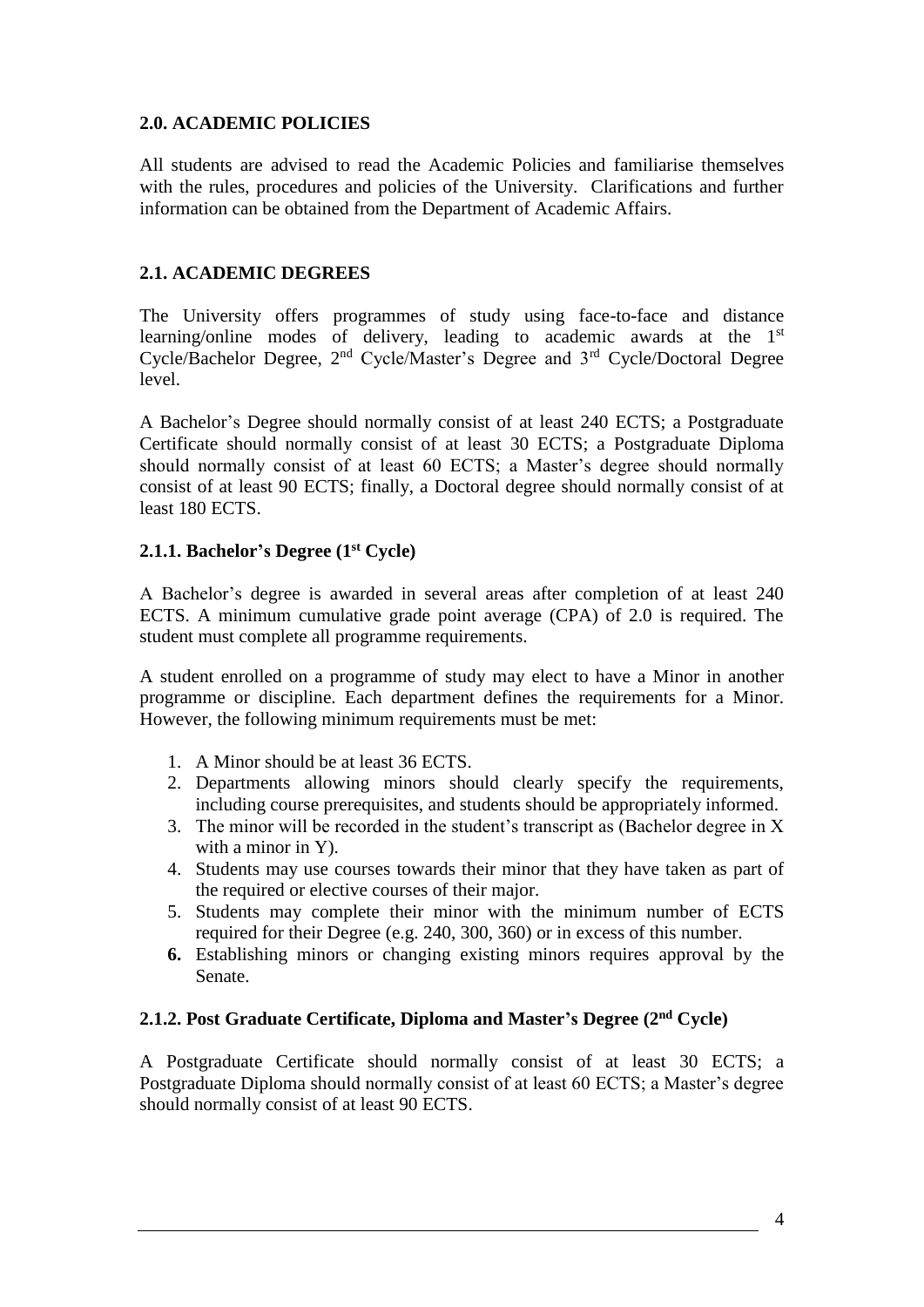All requirements for the specific programme must be completed. A minimum Cumulative Point Average (CPA) of 2.0 is required. A Thesis can be either an elective or a required course.

# **2.1.3. Second Degree Requirements**

Students seeking a second degree of the same level at the  $1<sup>st</sup>$  and Cycle Degree (Bachelor's or Master's) must complete the requirements of the second degree with a minimum of additional half the number of ECTS for a Bachelor's Degree and with a minimum of additional two thirds of the number of ECTS for a Master's Degree, subsequent to completion of the first degree of the same level.

# **2.1.4. Doctoral Degrees (3rd Cycle)**

A Doctoral Degree is awarded after successful completion of either a dissertation or a combination of a dissertation and a number of taught courses. The examination and evaluation of the Thesis or Dissertation of the student is carried out by a committee which includes external examiner(s).

More information is available in Chapter 12

# **2.1.5. Multiple/Double/Joint Degrees**

The University can co-operate with other Universities in Cyprus and/or abroad to offer multiple/double/joint degrees at all levels, yielding either a jointly awarded (by all partners) single award title or multiple/two award titles issued by each partner institution.

#### **2.1.6. Honorary Degrees**

The University has the right to award Honorary Degrees at all levels.

#### **Honorary Doctoral Degree**

The University of Nicosia is empowered under its charter to bestow honorary degree. The following sets out the criteria and processes for recommending and awarding an honorary doctoral degree.

#### **Criteria and Conditions of Eligibility**

In general, an Honorary Doctoral Degree may be awarded to individuals who may have rendered exceptional and/or outstanding service in the education, governmental, business, economic, cultural, political, international, civic, and community affairs; and in philanthropy and service or altruism in humanitarian causes. An award should not only reflect positively on recipients in relation to their personal achievements, but should also raise the profile and/or academic standing of the University.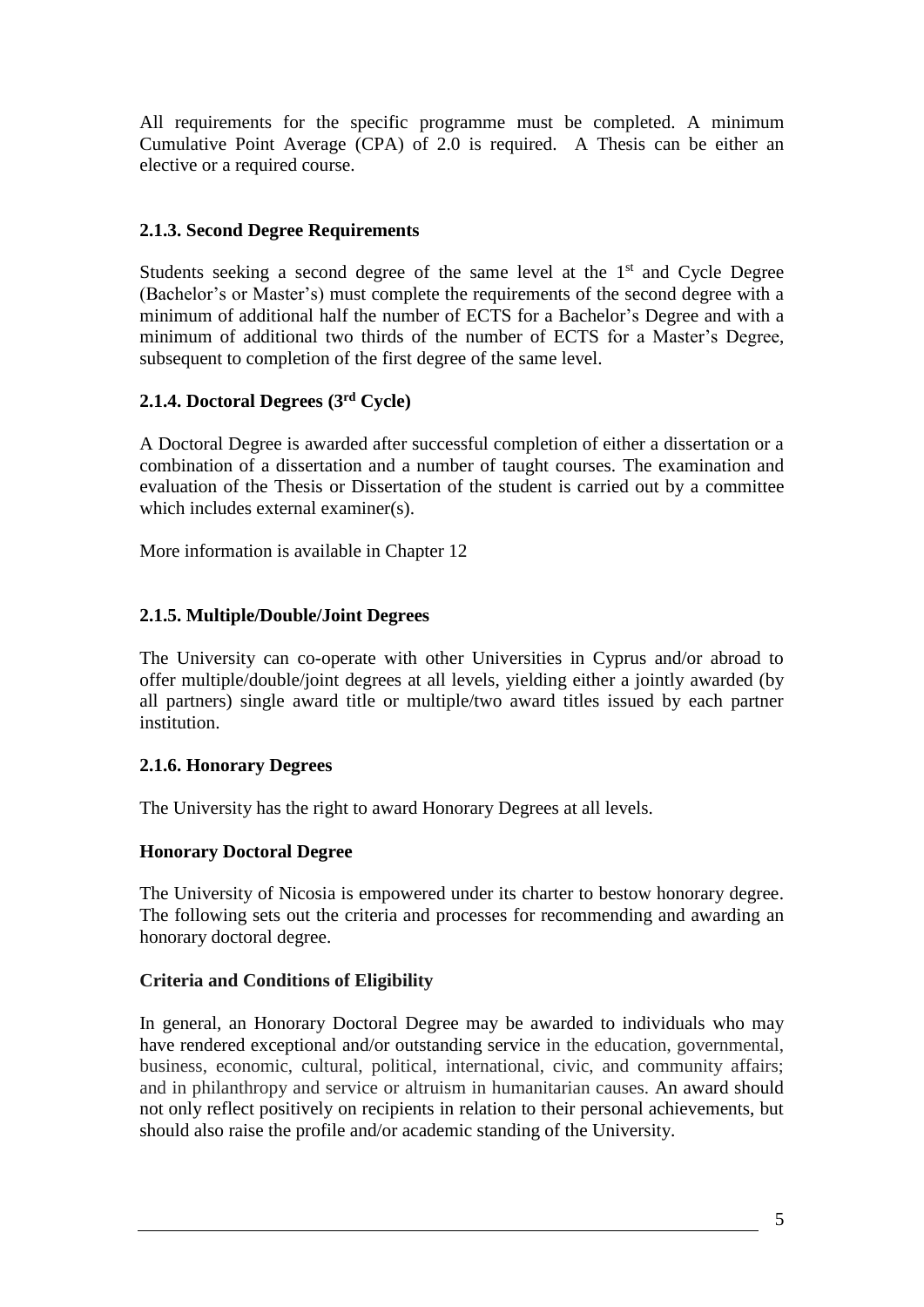- Should be limited to truly exceptional individuals and should be awarded only after the recommendation of the proposed Committee for Honorary Doctoral Degrees and the approval of the Senate
- Are not normally given to serving politicians or staff employed by the University
- Should be awarded to individuals who already hold an undergraduate or postgraduate degree. In exceptional circumstances, this principle may be waived
- It is recommended that UNIC sets a target number of Honorary Doctoral Degrees per academic year and that could be something between **1-2 per School per year**.

# **Procedure for Nominations**

Once a year the School Deans seek and receive nominations that may be submitted by any of their faculty members.

- The nomination(s) should be in the form of a detailed statement justifying the reason(s) for the award.
- The proposal must have the potential of being developed into the award speech to be made at the award ceremony either by the Dean of the relevant School, or by agreement with the Dean by another senior member of the faculty.
- The School Dean then refers the submitted nomination to the relevant School Council for consideration and evaluation.
- After being approved by the relevant School Council the recommendation (if any) is then forwarded to the UNIC's Committee for Honorary Doctoral Degrees which is chaired by the Rector or the Vice Rector for Faculty and Research (in case the Rector is unable to chair the committee). Its members consist of the following office holders: (i)Senior Vice Rector, (ii) Vice Rectors and (iii) Deans.

More specifically,

- Call for nominations normally takes place in early October, with a deadline at the end of November. All nominations (including the relevant supporting documentation) should be submitted to the School Dean.
- The School Council then evaluates all submitted applications sometime in December and then makes a recommendation (if any) to the Rector's Committee on Honorary Doctoral Degrees.
- The Rector's Committee on Honorary Doctoral Degrees then meets sometime in January to short-list the candidates for the award of Honorary Doctoral Degrees.
- The short-list containing the recommended candidates is then presented to the Senate in February for approval.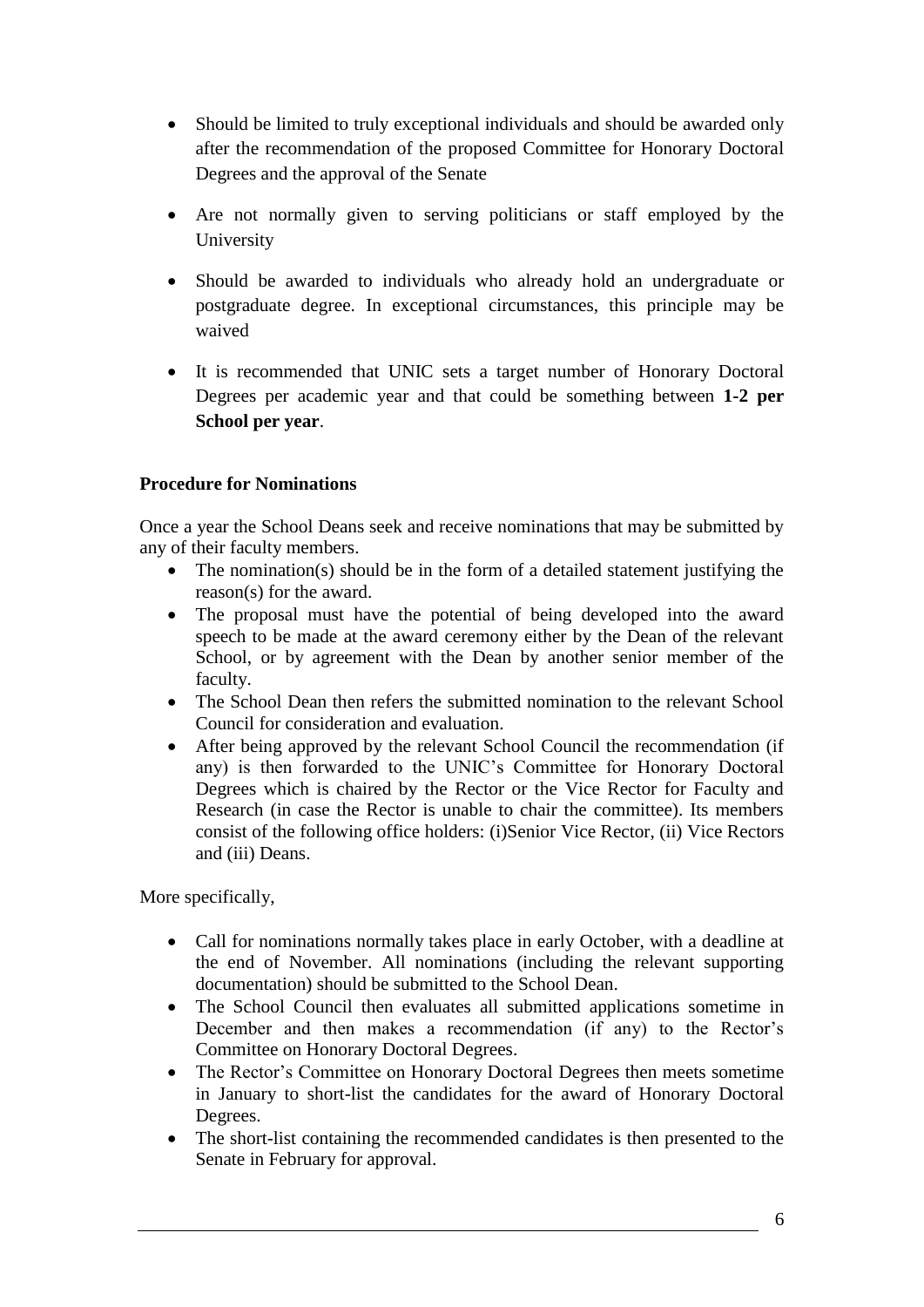- Following the ratification of the Senate's decision by the Council, the invitation letters are sent to the selected nominees sometime in March or April.
- Honorary Doctoral Degrees are normally conferred at a specially convened assembly. The Senate's reasoning for the award is read and the recipients must preferably be physically present in order to receive the award and be vested with the University of Nicosia regalia.

#### **Honorary Doctorate Degree Award Ceremony**

The Honorary Doctoral Degree Award ceremony is a major academic event of the University of Nicosia and it takes place either at a Graduation Ceremony or at another specially convened assembly. The ceremony (which is open to the public) includes a keynote speech by the School Dean, or by agreement with the Dean by another senior member of the School faculty who expands on the qualifications and/or contributions of the nominee which justify awarding the degree.

#### **2.1.7. Posthumous Degree**

A posthumous degree may be awarded to a deceased student under the following circumstances. The student must have:

- 1. Died while a student, or within 12 months of the last registration;
- 2. Been in good academic standing of a high enough standard that eventual graduation was expected;
- 3. Completed 75% of the undergraduate or postgraduate program requirements
- 4. For a graduate student in a Ph.D. program, to have completed all course work, comprehensive examination (or equivalent) and thesis proposal, and submitted a complete draft of the thesis approved by the three-member supervisory committee.
- 5. For professional degrees, it should be at the discretion of the School with the approval of the Senate.
- 6. The Senate may, in special cases, decide to wave any of the above criteria.

#### **2.1.8. Guidelines for Types of Award Titles**

#### **2.1.8.1. 1 st Cycle Types of Award Titles**

The University of Nicosia offers, among others, the following  $1<sup>st</sup>$  Cycle types of Award Title:

- a. Bachelor of Arts (BA) normally for programmes in Liberal Arts
- b. Bachelor of Arts in Architecture (BAArch) for programmes in Architecture
- c. Bachelor of Business Administration (BBA) for generic programmes in Business Administration
- d. Bachelor of Education (BEd) for programmes in Education
- e. Bachelor of Laws (LLB) for programmes in Law
- f. Bachelor of Music (BMus) for programmes in Music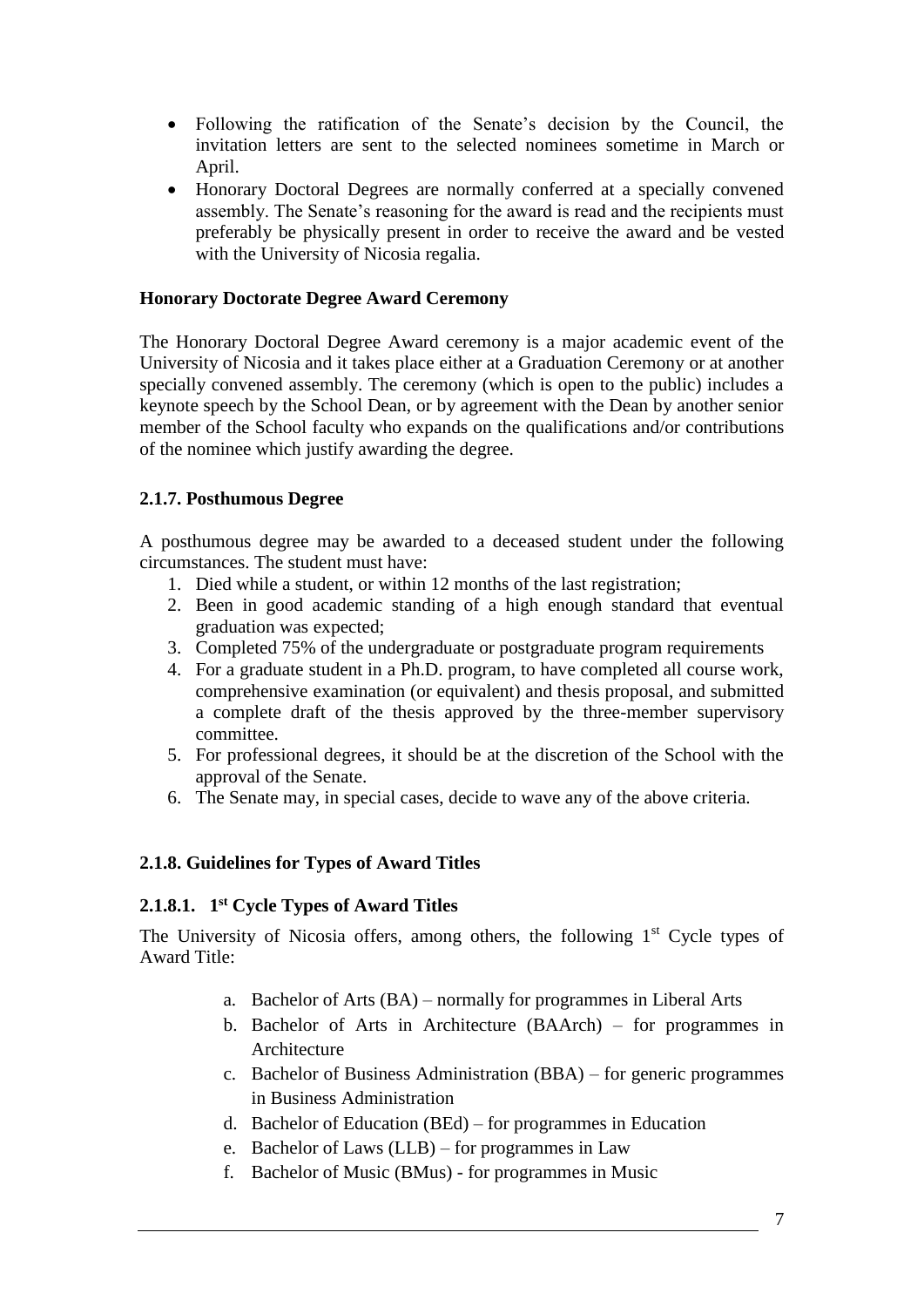- g. Bachelor of Pharmacy (BPharm) for programmes in Pharmacy
- h. Bachelor of Science (BSc) normally for programmes in Sciences and Engineering, or Social Science, or Accounting.
- i. Professional Diploma in Architecture (DipArch) for programmes in Architecture
- j. Medical Doctor Degree (MD) for programmes in Medicine

**Guideline for deciding the type of the Award Title**: A Programme leads to an Award Title *as per above* if the majority of the ECTS of the *major/major electives/specialization courses* of the programme are courses belonging to the said type as per the classification of the prefix codes below:

| <b>Award Title</b>                         | <b>Courses</b>                        |  |  |
|--------------------------------------------|---------------------------------------|--|--|
| Bachelor of Arts (BA)                      | ART, COMM, DANC, DES, EUS, HIST, INT, |  |  |
|                                            | IREL, LALI, MULT, PHIL, PSCI          |  |  |
| Bachelor of Arts in Architecture (BAArch)  | <b>ARCH</b>                           |  |  |
| Bachelor of Business Administration (BBA)  | BADM, ENTR, HOSP, HRM, IMGT, MGT,     |  |  |
|                                            | MKTG, PADM, REAL, THOM, TOUR, TRVL    |  |  |
| Bachelor of Education (BEd)                | EDUE, EDUP, EDUS                      |  |  |
| Bachelor of Music (BMus)                   | MUCT, MUED, MUS, MUSP, MUTX           |  |  |
| Bachelor of Pharmacy (BPharm)              | <b>PHAR</b>                           |  |  |
| Bachelor of Laws (LLB)                     | LAW, LLB                              |  |  |
| Bachelor of Science (BSc)                  | ACCT, ANTH, BIOL, CHEM, COMP, CRIM,   |  |  |
|                                            | ECE, ECON, ENEM, ENVM, ESCI, FDSC,    |  |  |
|                                            | FIN, GEOL, MATH, MED, MIS, NURS,      |  |  |
|                                            | NUTR, OGAS, OGEE, OGEN, PHYS, PSY,    |  |  |
|                                            | PTHE, SOC, SOWK, SPRT, SPSC           |  |  |
| in Architecture<br>Professional<br>Diploma | <b>ARCH</b>                           |  |  |
| (DipArch)                                  |                                       |  |  |
| <b>Medical Degree MD</b>                   | <b>MED</b>                            |  |  |

The University offers also a Doctor of Medicine (MD) Degree.

#### **2.1.8.2. 2 nd Cycle Types of Award Titles**

The University of Nicosia offers, among others, the following 2nd Cycle types of Award Title:

- a. Master of Arts (MA) for programmes on Liberal Arts
- b. Master of Business Administration (MBA) for generic programmes in Business Administration
- c. Master of Education (MEd) for programmes in Education
- d. Master of Music (MMus): for programmes in Music
- e. Master of Laws (LLM) for programmes in Law
- f. Master of Public Administration (MPA) for programmes in Public Administration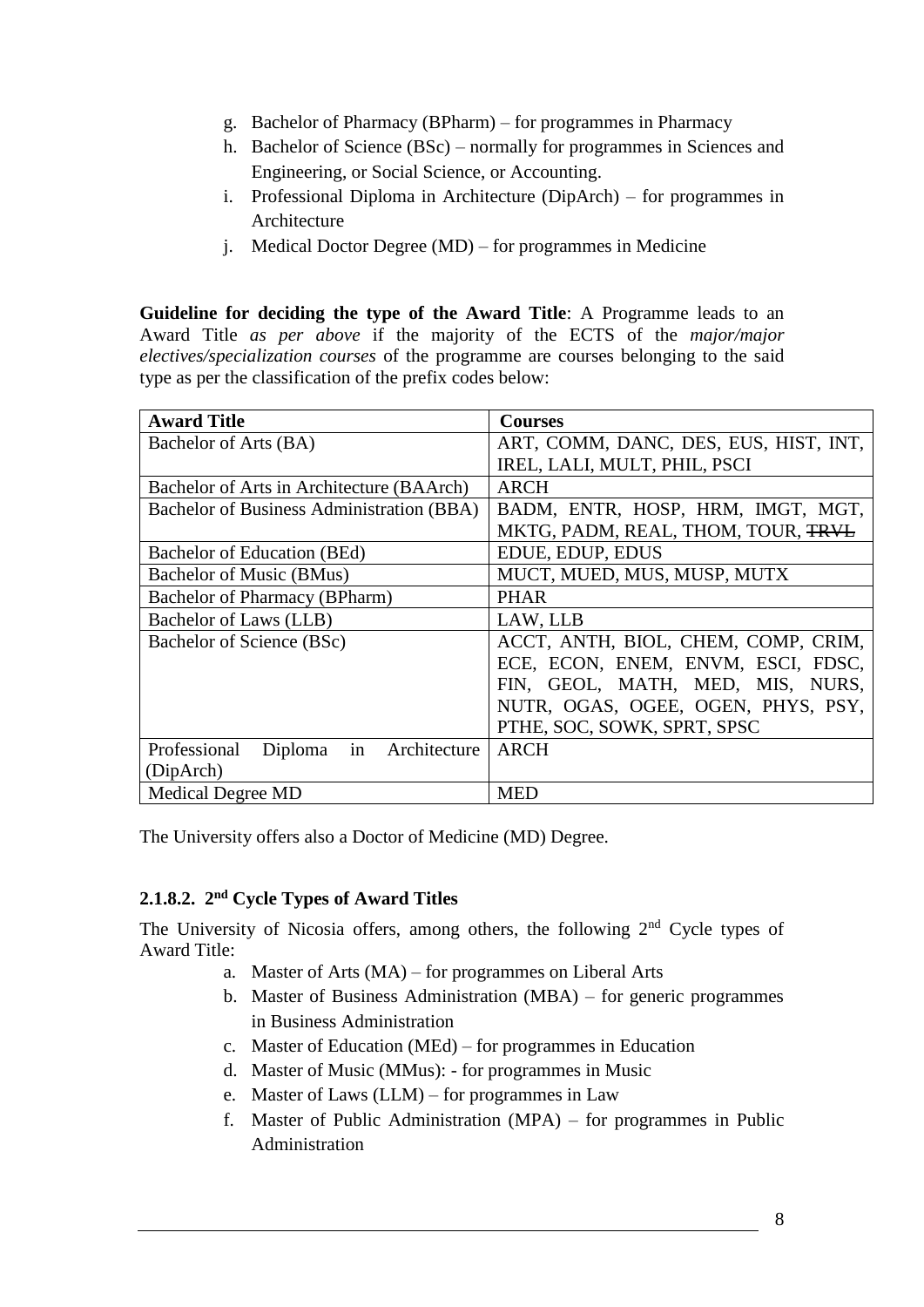- g. Master of Science (MSc) for programmes in Sciences and Engineering or Social Science
- h. Master of Architecture (MARCH) for programmes in Architecture
- i. Master of Public Health (MPH) for programmes in Public Health

**Guideline for deciding the type of the Award Title**: A Programme leads to an Award Title *as per above* if the majority of the ECTS of the *major/major electives/specialization courses* of the programme are courses belonging to the said type as per the classification of the prefix codes below:

| <b>Award Title</b>                      | <b>Courses</b>                           |
|-----------------------------------------|------------------------------------------|
| Master of Arts (MA)                     | ARCH, COMM, DES, EULP, GDES, MABM,       |
|                                         | MCOM, MCOUN, MIREL, MPA, MULT, PHOT,     |
|                                         | TESL, THEO, TAX, MPTY                    |
| Master of Business Administration (MBA) | MBA, MBALN, MBAN                         |
| Master of Education (MEd)               | EDUC, EDUG                               |
| Master of Music (MMus)                  | MUCT, MUED, MUSP                         |
| Master of Laws (LLM)                    | MLAW, $\Pi OY$ , $\Pi$ IE                |
| Master of Public Administration (MPA)   | <b>MPA</b>                               |
| Master of Science (MSc)                 | ARCH, BISC, COMP, CRIM, DFIN, ECE, ENMA, |
|                                         | FMED, HSA, IMMU, MCOUN, MENG, MGT,       |
|                                         | MIS, MNUR, NURS, NUTR, OGEE, PSY, PSYC,  |
|                                         | PSYM, PTHE, SOWK, SPSC, THAL             |
| Master of Architecture (MARCH)          | <b>ARCH</b>                              |
| Master of Public Health (MPH)           | <b>MPH</b>                               |

# **2.1.8.3. Rules and Regulations for the Naming of the Doctoral Degree Award Titles**

- 1. The University also offers  $3<sup>rd</sup>$  cycle programmes leading to the Award Title of "Doctor of Philosophy".
- *2.* A Doctoral Degree Award usually specifies the Discipline of the PhD Thesis*, "Doctor of Philosophy in Discipline"*

# **2.1.8.4. Rules and Regulations for the Concentrations/Specializations and Award Titles of 1st Cycle**

1<sup>st</sup> Cycle Degree Programmes that offer specializations/concentrations lead to award titles that may or may not include the name of the specialization/concentration. If the percentage of the ECTS of the specialization courses is 30% to 50% then the concentration is recorded on the award title, otherwise it is not recorded. The thesis (if any) must be conducted in the area of the specialization/concentration and its ECTS,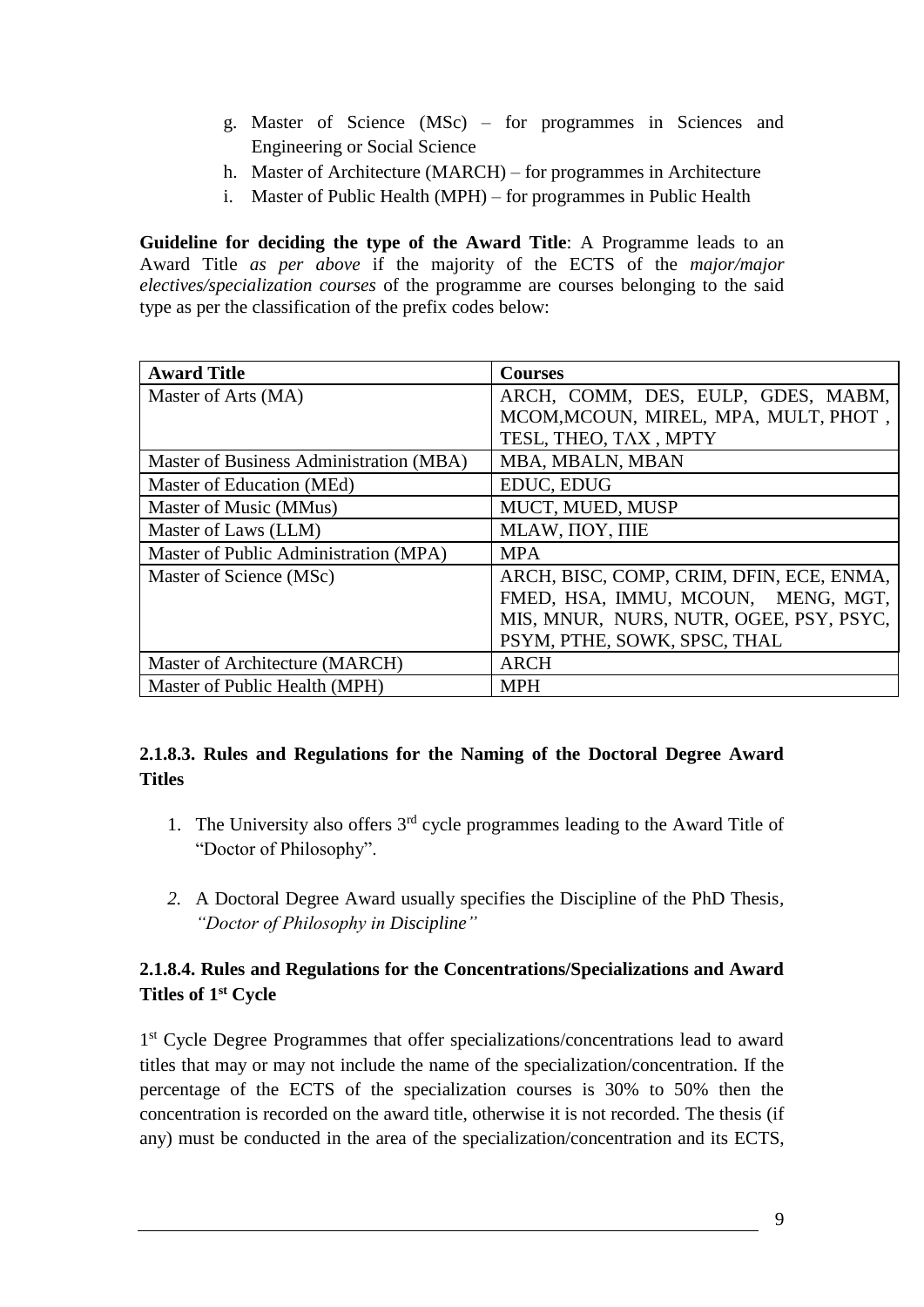not exceeding 15, are counted in the number of ECTS of the specialization/concentration.

# **2.1.8.5. Rules and Regulations for the Concentrations/Specializations and Award Titles of 2nd Cycle Degrees**

2<sup>nd</sup> Cycle Degree Programmes that offer specializations/concentrations lead to award titles that may or may not include the name of the specialization/concentration. If the percentage of the specialization courses is 40% to 60% then the concentration is recorded on the award title, otherwise it is not recorded. There are two options:

- A. No Thesis Option: 36-54 ECTS out of 90 ECTS or 48-72 out of 120
- B. 30 ECTS Thesis Option: 54-66 ECTS out of 90 ECTS or 72-88 out of 120. The thesis must be conducted in the area of the specialization/concentration.

#### **2.1.8.6. Awards based on Specializations/Concentrations**

A programme named Prog1 offering three specializations/concentrations, namely SC1, SC2 and SC3 leads to the following award titles:

- a. Prog1 (if no specialization/concentration is satisfied)
- b.  $Prog1 SC1$
- c.  $Prog1 SC2$
- d.  $Prog1 SC3$

The University reserves the right to change the rules and regulations regarding the concentrations/specializations and award titles and/or the specific percentage either for all programmes of the University or for specific programmes, after justified requests by Schools and Departments and/or based on requirements by the Cyprus Agency for Quality Assurance and Accreditation in Higher Education. Students can graduate and be awarded a title according to the regulations that they were admitted, or they can opt to apply to graduate and be awarded a title (subject to approval of application), under any new version of the regulation.

#### **2.2. ACADEMIC HONORS**

In recognition of academic excellence, the University prepares a Semester Dean's List and a Graduation Honor List.

#### **2.2.1. Dean's List**

Any student who completes in a semester at least 24 ECTS (excluding P/F courses) with a GPA of at least 3.7 is placed on the Dean's Honor List for that semester.

#### **2.2.2. Graduation Classification**

Graduation Classification is as follows: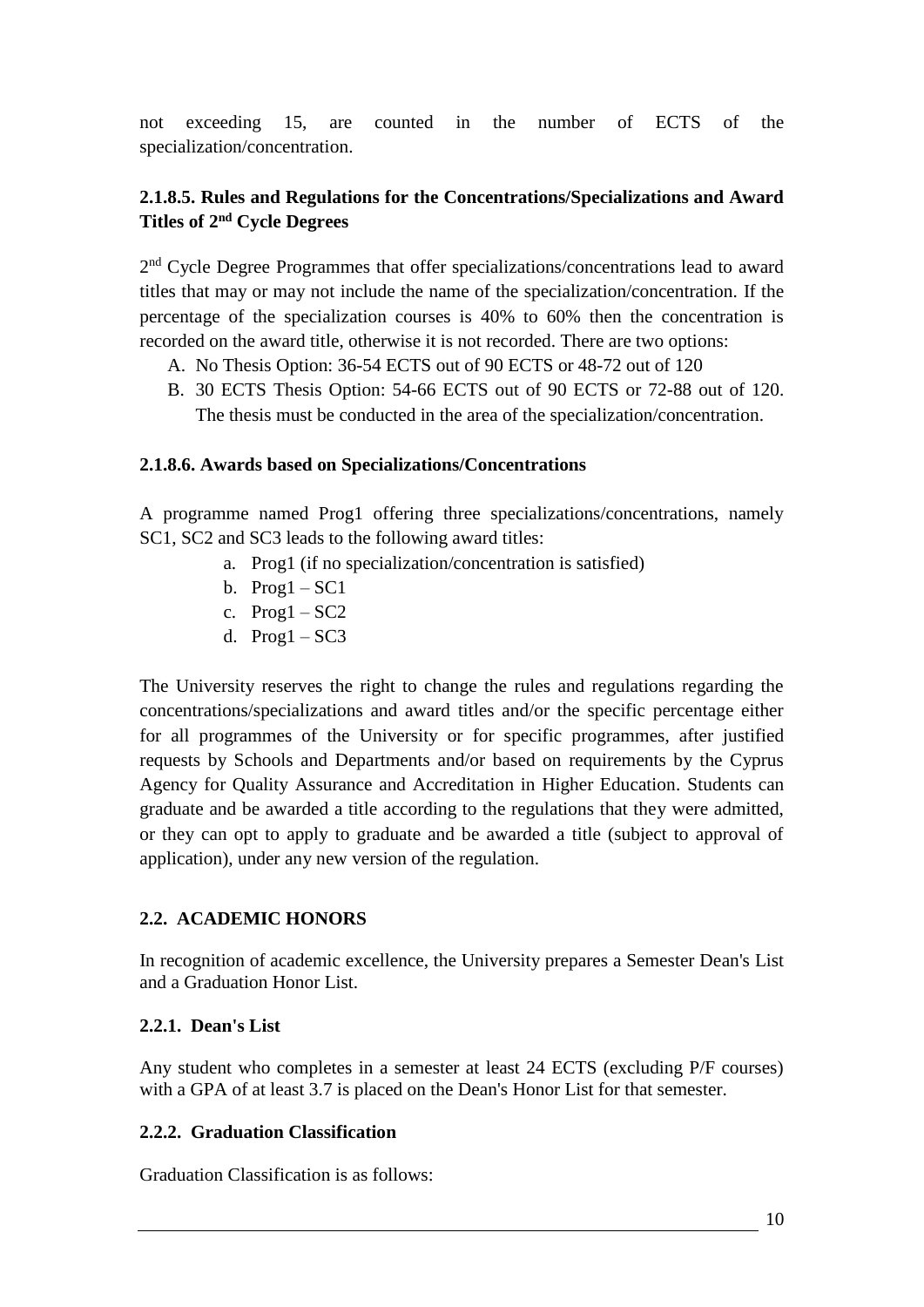| <b>Summa Cum Laude</b> | cumulative grade point average (CPA) of 3.7 or higher          |
|------------------------|----------------------------------------------------------------|
| <b>Cum Laude</b>       | cumulative grade point average (CPA) of 3.5 or higher but less |
|                        | than $3.7$                                                     |
| Pass                   | cumulative grade point average (CPA) of 2.0 or higher but less |
|                        | than $3.5$                                                     |

For joint Programmes of Study with Greek universities, the graduation classification is as follows:

| <b>Excellent</b> | Grade 8.50-10.00 |
|------------------|------------------|
| <b>Very Good</b> | Grade 6.50-8.49  |
| Good (Pass)      | Grade 5.00-6.49  |

A different classification system may be used for joint degrees with other universities.

#### **2.3. NON-CREDIT AWARDS**

In addition to the aforementioned awards, the University gives amongst others, the following awards:

#### **2.3.1. Certificate of Attendance**

This certificate is awarded to any individual who has attended courses or has participated in any short programme organised and run by the University. The Certificate of Attendance implies no evaluation of the person's performance.

#### **2.3.2. Certificate of Completion**

This certificate is awarded to any student who has attended courses or has participated in any short programme organised and run by the University. The individual subjects and any grades are listed on the certificate.

#### **2.4. CURRICULUM AND ACADEMIC PATH**

For the academic programmes, the Academic Path shows the courses that a student must complete. These are grouped in categories which are referred to as "Requirements" or "Electives". In all categories, there is usually a minimum and a maximum number of ECTS that must be satisfied.

Main categories in the Academic Pathway are:

- 1. **Major Requirements**  are the specialized courses of the pathway; they are grouped into "core" and "general" requirements.
- 2. **Language Expression** are language and communication courses at various levels based on the language of instruction of the programme's pathway. Requirements vary, depending on the degree pursued.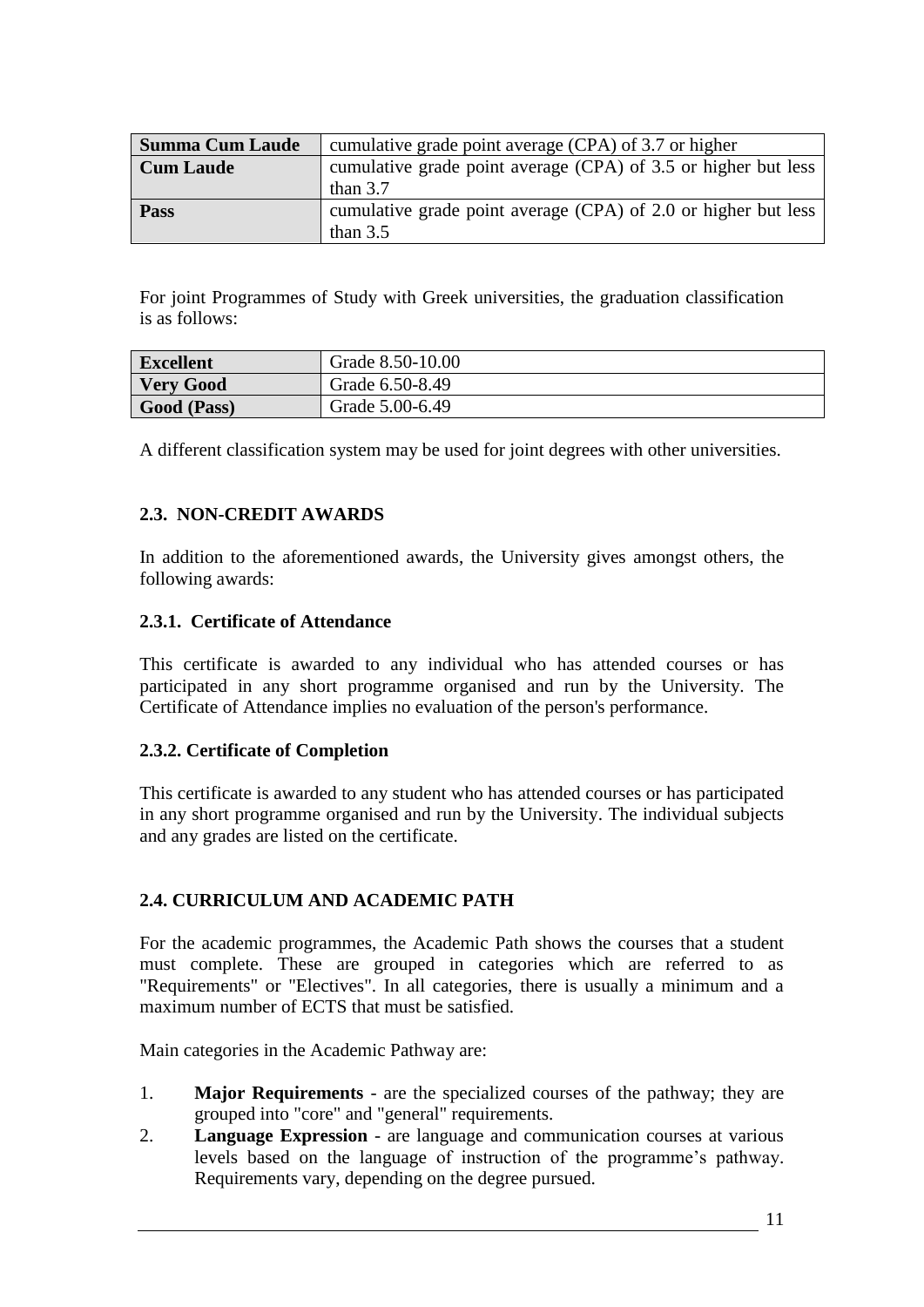- 3. **Computer Electives**
- 4. **Business Electives**
- 5. **Math Electives**
- 6. **Liberal Arts Electives** include humanities, sciences (natural and physical) and social science courses.
- 7. **Humanities Electives** include art, English, foreign languages, philosophy, theatre, music and religion courses.
- 8. **Science Electives** include biology, chemistry, mathematics and physics.
- 9. **Social Science Electives** include economics, political science, psychology, sociology, public relations and organisational behavior.
- 10. **Foreign Language Electives** include French, German, Greek, Italian and others, provided they are not the student's mother tongue.
- 11. **General Electives** can be any course without any restrictions.

# **2.5. ECTS**

ECTS is a learner-centred system for credit accumulation and transfer based on the transparency of learning outcomes and learning processes. It aims to facilitate planning, delivery, evaluation, recognition and validation of qualifications and units of learning as well as student mobility. ECTS is widely used in formal Higher Education and can be applied to other lifelong learning activities.

# **2.5.1. ECTS Credits**

ECTS credits are based on expected learning outcomes and the workload students need to achieve them.

Learning outcomes describe what a learner is expected to know, understand or be able to do after successful completion of a process of learning. They relate to level descriptors in national, sectoral and European qualifications frameworks.

Workload indicates the time an average student needs to complete all learning activities (such as lectures, seminars, projects, practical work, exams, self-study, etc.) required to achieve the expected learning outcomes.

60 ECTS credits are attached to the learning outcomes and the associated workload of a full-time year of formal learning (academic year).

One ECTS corresponds to 25 to 30 hours of work. 30 ECTS per semester thus correspond to 750-900 hours of work.

The University participates in the European Credit Transfer System (ECTS) and awards ECTS credits and Diploma Supplements.

# **2.5.2. Use of ECTS Credits**

Credits are allocated to entire qualifications or study programmes as well as to their educational components (such as modules, course units, dissertation work, work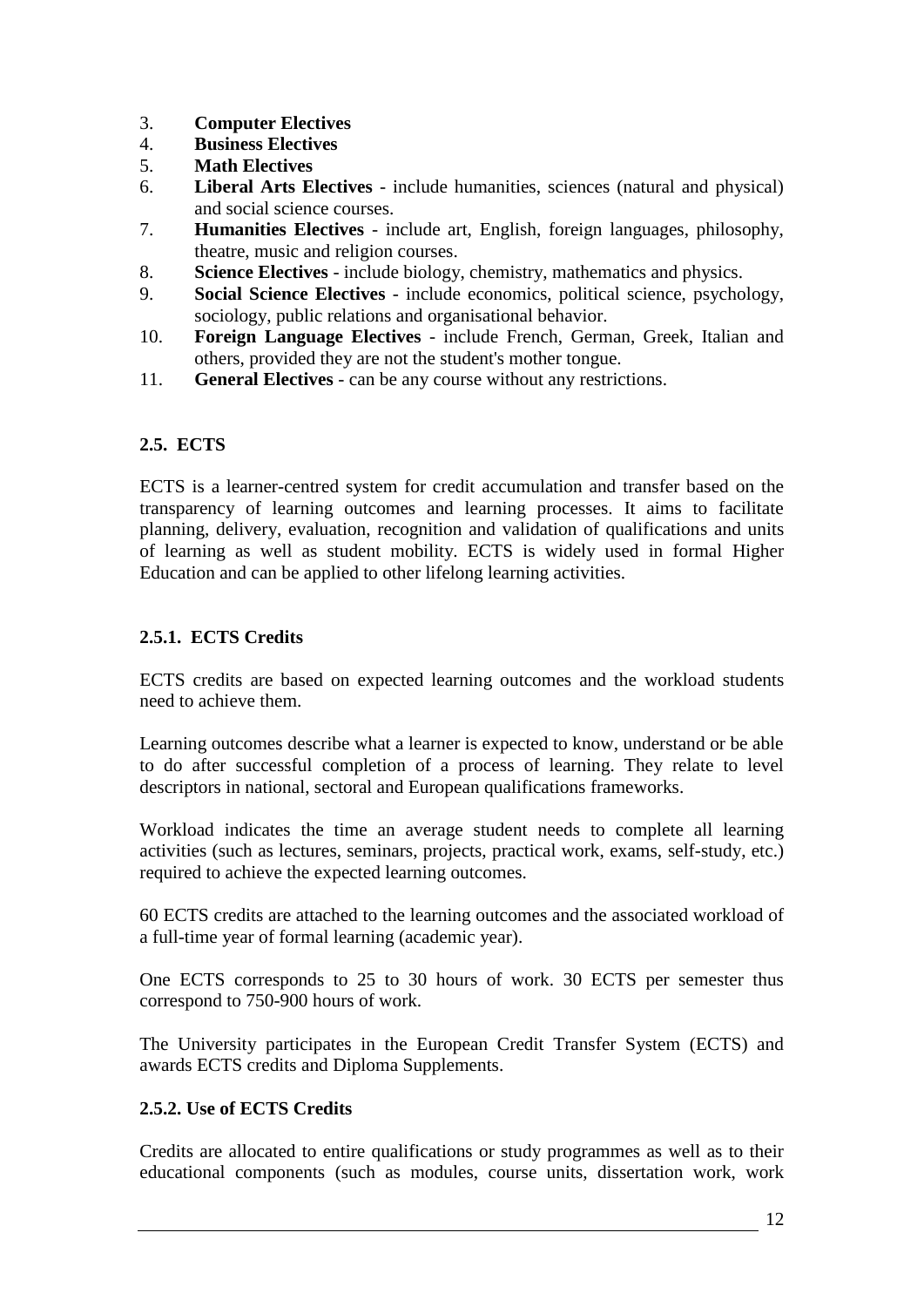placements, laboratory work, etc.). The number of credits ascribed to each component is based on its weight in terms of the workload students need to achieve the learning outcomes in a formal context.

Credits are awarded to individual students (full time or part time) after completion of the learning activities required by a formal programme of study or by a single unit and the successful assessment of the expected learning outcomes. If students have already obtained the expected learning outcomes in other learning contexts (formal, nonformal or informal), the associated credits can be awarded after successful assessment, validation or recognition of these learning outcomes.

Credits awarded in one programme may be transferred into another programme. Such a programme can be offered by the same or another institution. This transfer can only take place the credits acquired elsewhere are recognised. Partner institutions should agree in advance on the recognition of periods of study abroad. Credit transfer and accumulation are facilitated by the use of the ECTS Key Documents (Course Catalogue, Student Application Form, Learning Agreement and Transcript of Records) as well as the Diploma Supplement.

# **2.5.3. Transfer Credits**

Transfer credits are credits earned at other accredited programmes/Higher Education Institutions which are transferable to the University. All transferred courses/credits are evaluated individually, based on the University standards and the student's grades.

Transfer credits may correspond to specific University courses or may apply as credits in specific categories (computer, math, humanities or social science electives). In all cases, they appear on the student's transcript with the suffix "TR" but no grades are counted in the student's CPA.

Regardless of the credits transferred, students have to complete a one half of the number of the Bachelor's Degree ECTS (120 ECTS for a 240 -ECTS Bachelor Degree, 150 ECTS for a 300-ECTS Bachelor Degree) and two thirds of the number of the Master's Degree ECTS.

#### **2.5.4. Evaluation Process for Credits Transferred from other Accredited Programmes/Higher Education Institutions**

Credits earned at other accredited programmes/Higher Education Institutions (conventional, Distance Learning and Open Universities) are transferable to the University. A transcript is required. Course descriptions, syllabi and textbooks used may be required to determine the subject covered. Courses are normally evaluated individually. In some cases, validation may be required in the form of oral or written examination, transfer credits may be provisional, and students may be placed on probation. The Registrar carries out this evaluation in consultation with Department Heads and School Deans.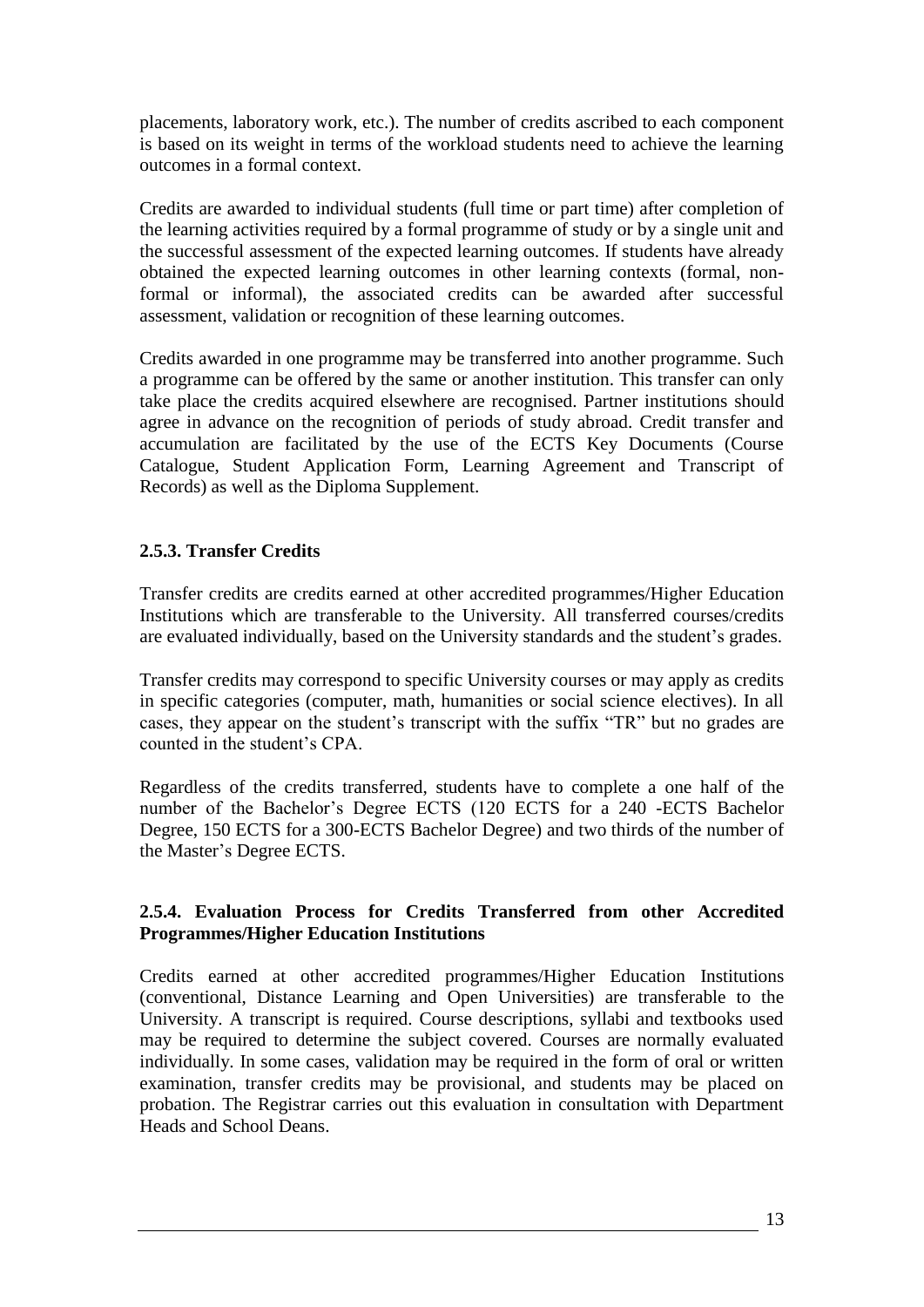A currently enrolled student may petition to enroll in a course or courses at another accredited Higher Education Institution and have the credits transferred to the University. The petition must be submitted prior to enrolment.

The University may sign articulation agreements for the mutual transfer of credits with other accredited Higher Education Institutions.

### **2.5.5. Credit from National Testing and Professional Examining Bodies**

The University accepts credits from the following national testing programmes.

- American College Testing Proficiency Examination Programme (PEP)
- College Board Advanced Placement (AP) Programme
- Educational Testing Service College Level Examination Programme (CLEP)
- General Certificate of Education (GCE) Advanced ("A") Level and selected ("O") level (for foreign language requirements) and IGCSE.

Credit may also be earned from the examinations of the London Chamber of Commerce & Industry (LCCI), the Alliance Francaise, the Goethe Institute, the Royal Society of Music, the Cyprus Chamber of Commerce and Industry and other professional bodies such as the ACCA, CAT, AAT, CIB, CIM, CAM, ABE. This list is not exhaustive and other similar examinations may be accepted for transfer.

As per the current regulations of the Cyprus NARIC (KYSATS) a maximum of 10% of the number of ECTS of the programme can be transferred from this category.

As per the Greek NARIC (DOATAP) no ECTS can be transferred from this category in order for an award title to be recognized by DOATAP.

#### **2.5.6. Credit by Exchange (Erasmus+)**

The University awards credits to students who study abroad or do a practicum under the ERASMUS+ programme. The study period is an integral part of the student's programme of study and full academic recognition is given as decided in the Learning Agreement.

#### **2.5.7. Credit for Prior Learning**

Pending approval by the Cyprus Agency for Quality Assurance and Accreditation for Higher Education, it could be possible to earn credit from life or work experience, business or industrial training programmes and other achievements. A portfolio must be submitted documenting the learning done outside of formal university courses. Credits could be given for the learning or achievements that have come from experience, not the experience itself. Students must demonstrate a balance between theory and practice.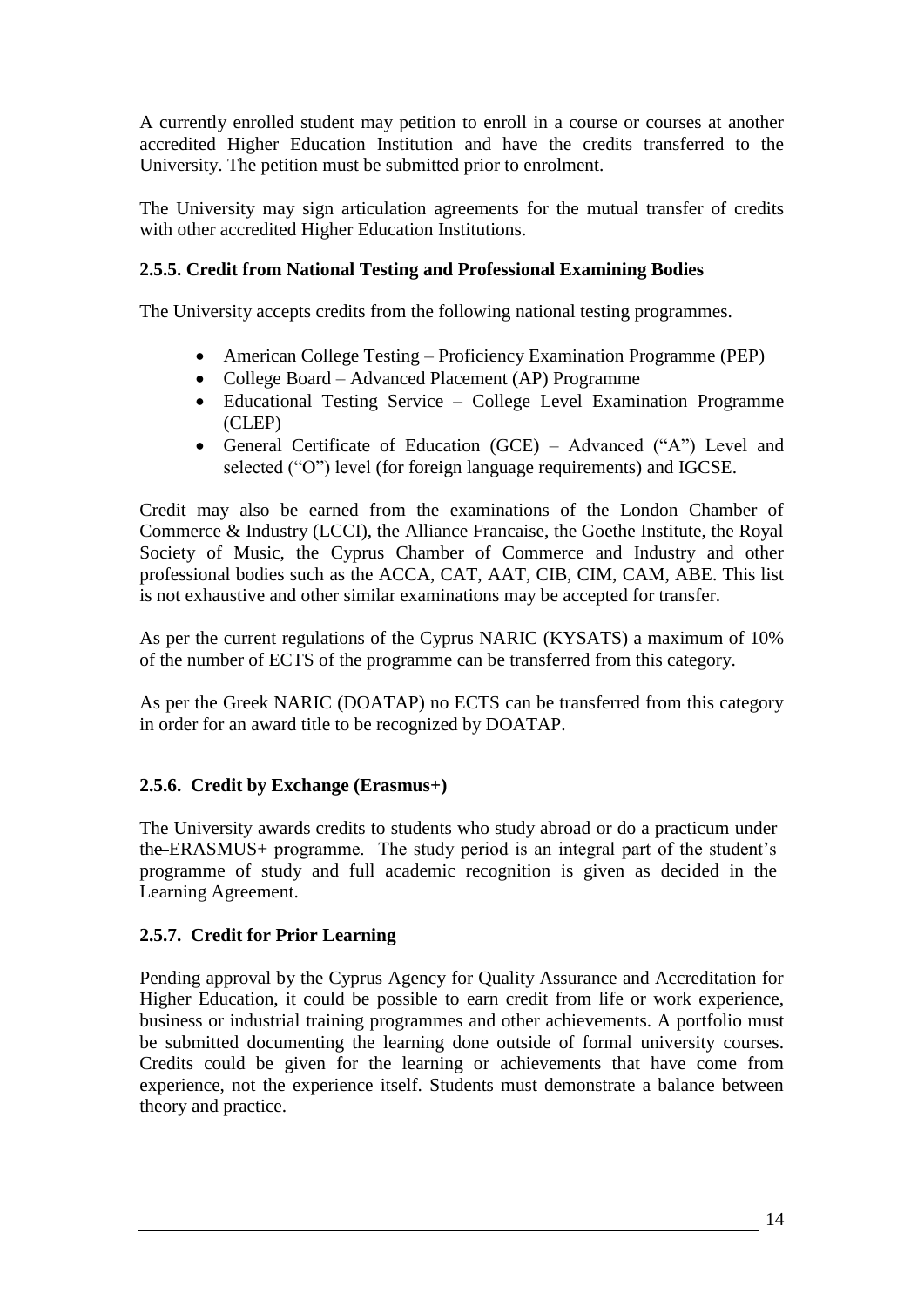#### **2.5.8. Placement/Proficiency Examinations**

Examinations are administered to determine proficiency or establish placement in English, Typewriting, Mathematics, Foreign Language and other subjects when appropriate.

# **(1) English Placement Examination**

All students registered under programmes that are taught in English are required to take the English Placement Examination. The result of the test will determine the number and type of courses a student can take.

#### **(2) Mathematics Placement Examination**

Any student who has not demonstrated minimum proficiency through prior high school or university work or external exam scores may be required to take the mathematics proficiency examination prior to enrolling in University of Nicosia-level mathematics or statistics courses. Students who have either not taken or failed this test will be assigned to most basic math courses such as College Algebra (MATH-105).

#### **(3) Foreign Language Proficiency Examination**

Proficiency examinations are available in foreign languages and are administered as needed.

# **2.6. STUDENT CLASSIFICATION**

Students are classified in one of the following categories:

| <b>First year</b>                           | 0-59 ECTS          |
|---------------------------------------------|--------------------|
| <b>Second year</b>                          | 60-119 ECTS        |
| Third year                                  | 120-179 ECTS       |
| <b>Fourth year</b>                          | 180 ECTS and above |
| Fifth year (for specific 241 ECTS and above |                    |
| programmes)                                 |                    |
| Sixth year (for specific 301 ECTS and above |                    |
| programmes)                                 |                    |

For the **Bachelor** degree:

#### For the **Master** degree:

| <b>First year</b>                      | 0-59 ECTS  |
|----------------------------------------|------------|
| Second year                            | $60 - 119$ |
| Third year (for specific 120 and above |            |
| programmes)                            |            |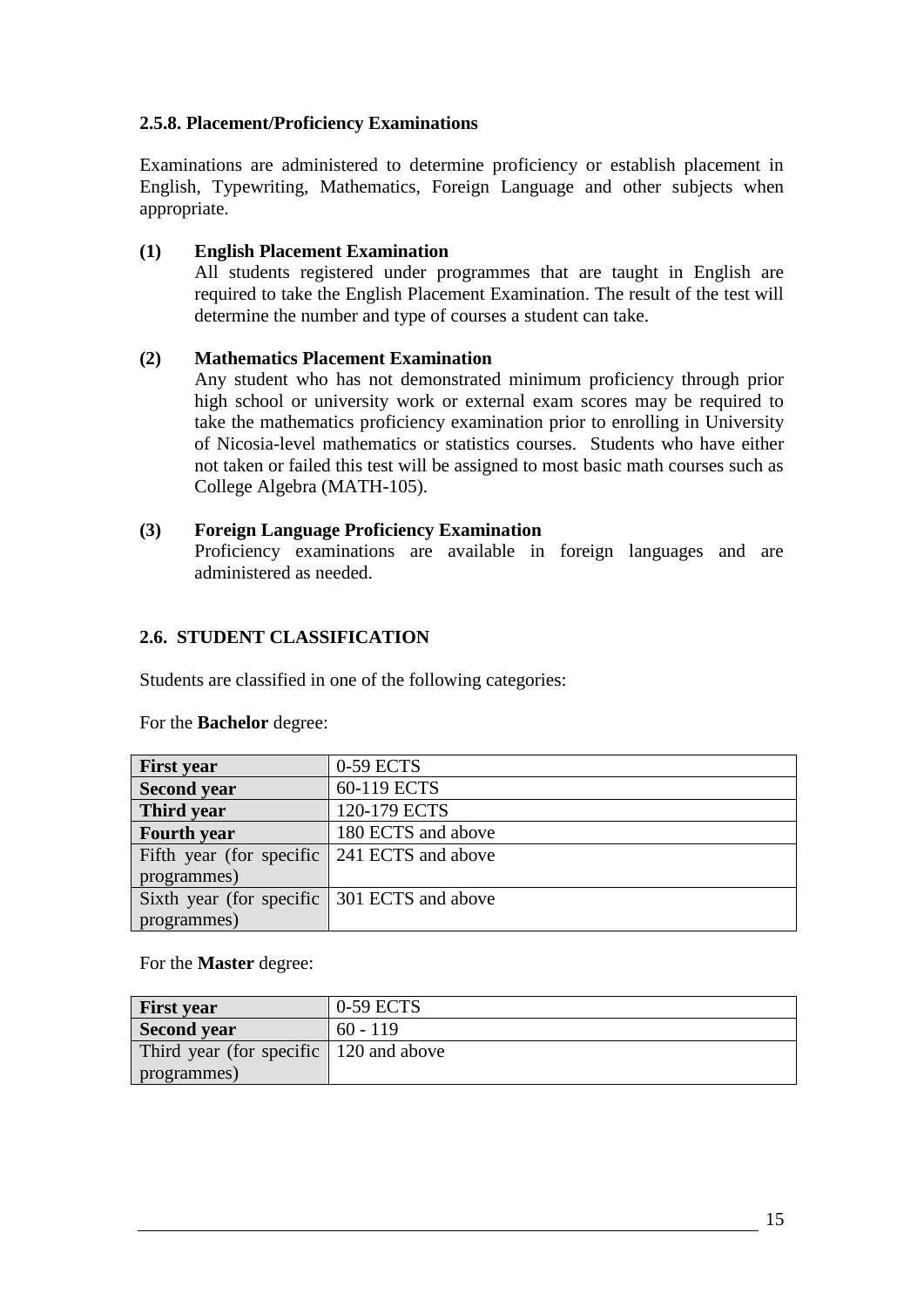# **2.7. STUDENT STATUS**

Students are classified further according to the number of semester hours/ECTS in which they are enrolled per semester.

A student is considered full-time if enrolled for 30 ECTS during a semester or 15 ECTS during the summer session. Enrolment for fewer ECTS is considered part-time. For migration purposes the full-time status can be defined on the number of teaching hours and not on the number of ECTS and depends also on the level (Cycle) of the programme of study.

#### **2.8. SEMESTER LOAD**

The normal semester load for a full-time student is 30 ECTS. A Student may be allowed to register for more than 30 ECTS in exceptional cases (e.g. repeating a course, requiring a few extra ECTS during the last semester in order to graduate).

#### **2.9. ACADEMIC RECORD**

#### **2.9.1. Grading System**

Academic progress is evaluated on the 4.0 scale from A to F as follows:

| <b>Number</b> | Letter      | <b>Quality</b> | <b>Number</b>         | Letter       | <b>Quality</b> |
|---------------|-------------|----------------|-----------------------|--------------|----------------|
| Grade         | Grade       | <b>Points</b>  | Grade                 | Grade        | <b>Points</b>  |
|               |             |                |                       |              |                |
| $93 - 100$    | A           | 4.0            | $67 - 69$             | $D+$         | 1.3            |
| $90 - 92$     | $A-$        | 3.7            | $63 - 66$             | D            | 1.0            |
| $87 - 89$     | $B+$        | 3.3            | $60 - 62$             | $\mathbf{D}$ | 0.7            |
| $83 - 86$     | B           | 3.0            | $0 - 59$              | $\mathbf{F}$ | 0.0            |
| $80 - 82$     | $B -$       | 2.7            | $P$ (Pass)            |              | 0.0            |
| $77 - 79$     | $C+$        | 2.3            | AU (Audit)            |              | 0.0            |
| $73 - 76$     | $\mathbf C$ | 2.0            | DE (Deferred)         |              | 0.0            |
| $70 - 72$     | $C-$        | 1.7            | <b>I</b> (Incomplete) |              | 0.0            |
|               |             |                |                       |              |                |

- The grade of "**P**" (Pass) (awarded for practical courses that are not examined by a written final exam and for practicum work) is not used in computing a student's grade point average (GPA or CPA), but the credits earned are included in the earned hours.
- Incomplete work (grade "**I**") must be made up in one month after the end of the semester or else the faculty member will record zero marks in that particular exam or area of work.
- When students retake the final exam of a course for which they received an "F", the grade achieved during the Second Examination will bear an "**SE**" next to the course title.
- A "**W**" is given for a course from which the student withdrew (WS) or was administratively withdrawn (WA).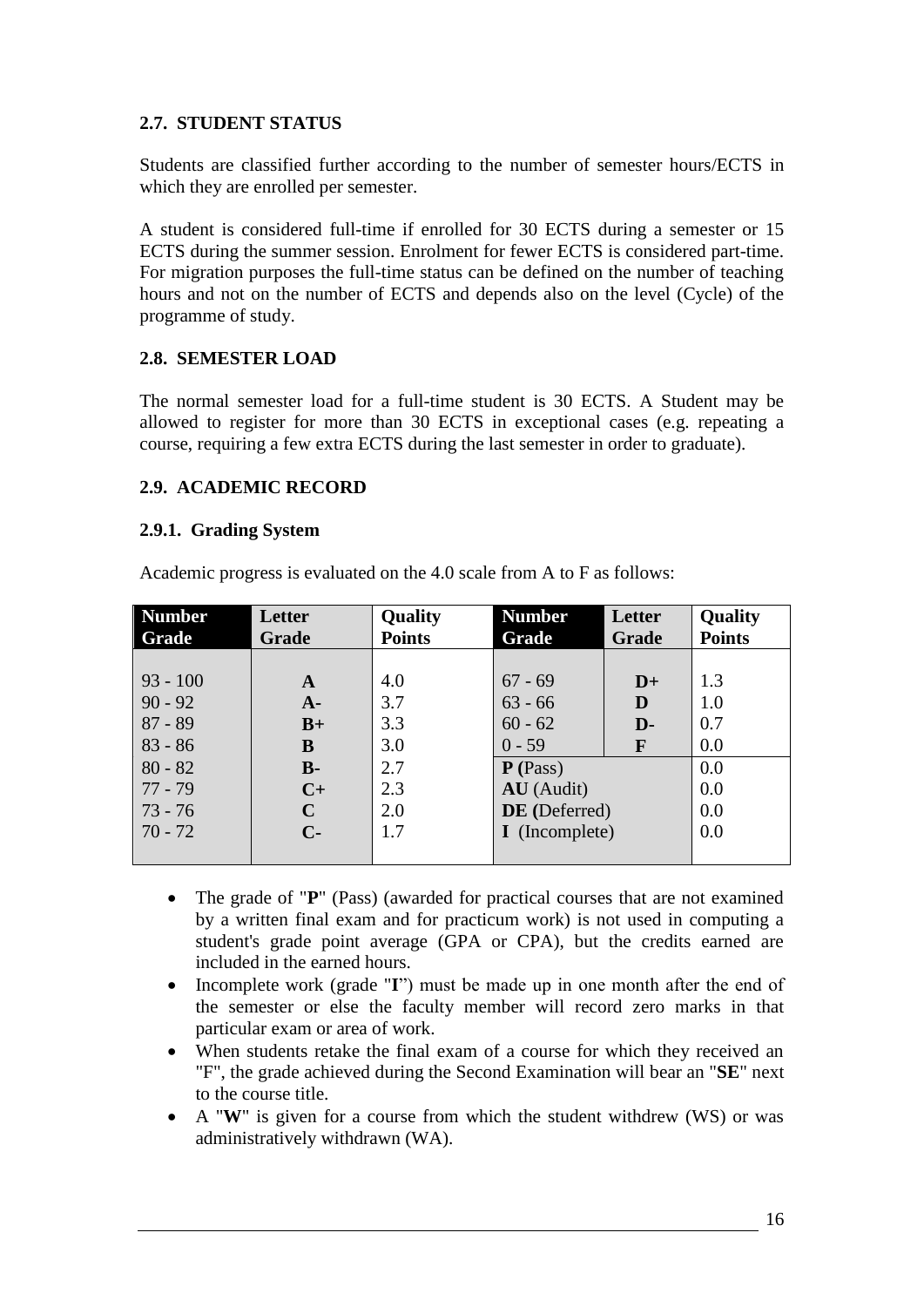A grade may be deferred (**DE**) when the faculty member concerned has certain doubts regarding the student's work or if the work to be completed will be submitted after a period of one month.

# **2.9.2. Grade Point Average (GPA) and Cumulative Grade Point Average (CPA)**

A student's Grade Point Average (GPA) shows the average performance for the semester; it is determined by multiplying the number of credits of each course by the quality points earned for it, and dividing by the total number of semester credits.

| <b>Course (ECTS)</b>     | Letter<br>Grade | <b>ECTS x Quality Points</b> | <b>Total</b><br><b>Points</b> | <b>Quality</b> |
|--------------------------|-----------------|------------------------------|-------------------------------|----------------|
| <b>DES-110 (6 ECTS)</b>  | B               | $6 \times 3.0 =$             | 18.0                          |                |
| <b>ENGL-101 (6 ECTS)</b> | $C+$            | $6 \times 2.3 =$             | 13.8                          |                |
| <b>BUS-140 (6 ECTS)</b>  | $A-$            | $6 \times 3.7 =$             | 22.2                          |                |
| <b>MATH-105 (6 ECTS)</b> | $B+$            | $6x3.3 =$                    | 19.8                          |                |
| SOC-101 (6 ECTS)         | $\mathcal{C}$   | $6 \times 2.0 =$             | 12.0                          |                |
|                          |                 |                              |                               |                |
| Total Credits $=$ 30     |                 |                              | 85.8                          |                |
|                          |                 |                              |                               |                |

Example of student enrolled in 30 ECTS:

**Equation:** Total number of quality points (85.8) divided by total number of ECTS (30) equals grade point average (GPA). (*Example: 85.8/30 = 2.86).*

The student's Cumulative Grade Point Average (CPA) is computed in the same way and includes all courses taken in all the semesters.

The complete record of a student's progress is issued at the Registrar's Office in the form of a transcript.

# **2.9.3. Joint Degree Grading System**

For joint Programmes of Study with Greek universities, the grading system is numerical and ranges from 0 to 10. The minimum pass grade for a course is 5.0.

A different grading system may be used for joint degrees with other universities.

#### **2.9.4. Academic Record**

The entire record of a student's academic progress showing all courses taken, all grades received, all transfer work accepted and in general all credits awarded is available at the Registrar's Office.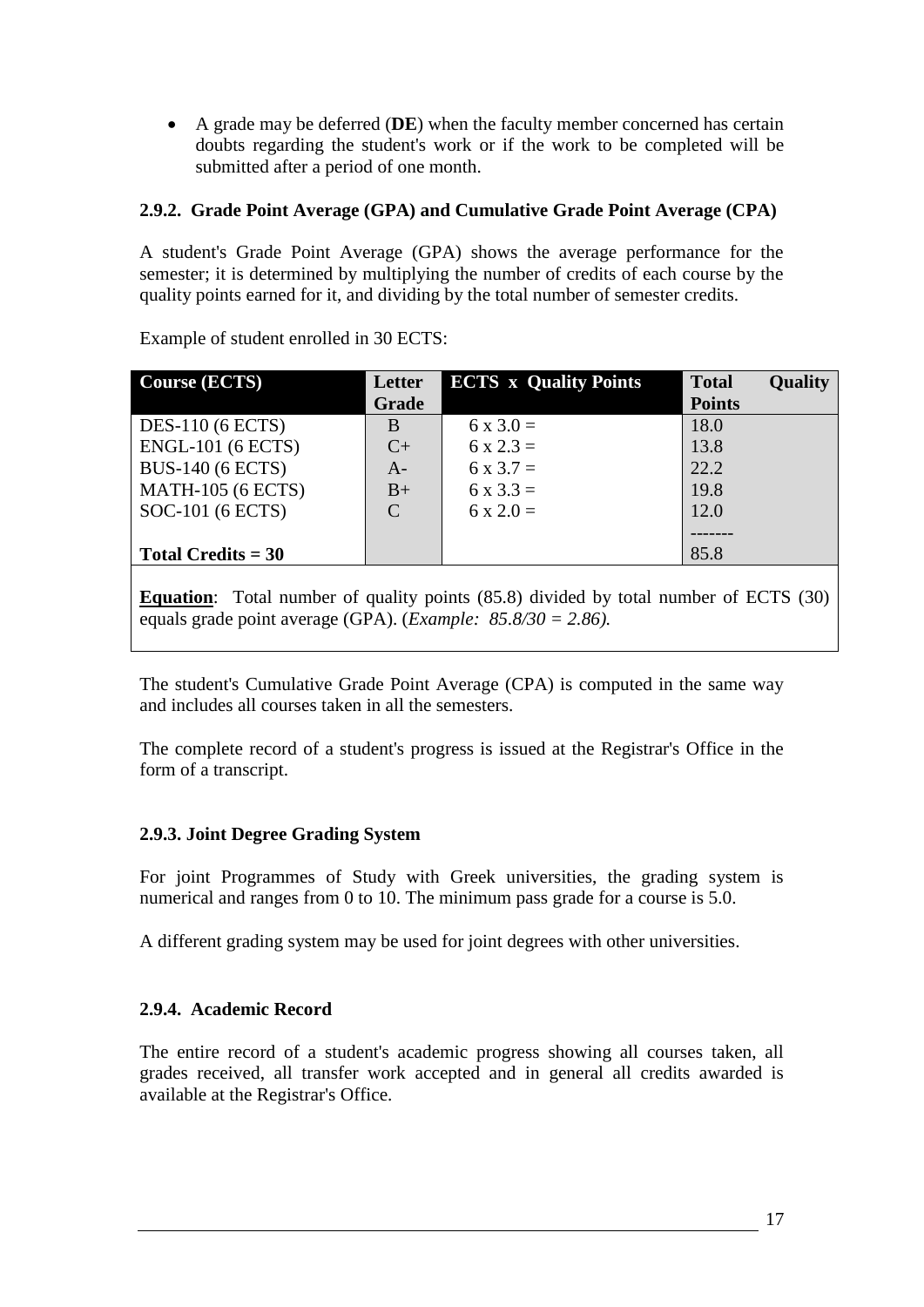### **2.10. PASS or FAIL COURSES**

Students may select to have some of the General Education courses taken on a Pass (P) or Fail (F) basis. In this case, the only grades shown are "P" or "F". The grade of "P" is not computed in the student's GPA or CPA but the grade of "F" is.

No major or required courses can be taken on a Pass or Fail basis. Students may indicate their choice of Pass or Fail before the end of the current semester by completing a student petition form and getting the required approval. Once made, the decision for pass or Fail is irrevocable.

# **2.11. AUDIT COURSES**

If a student wishes to attend a class regularly but does not wish to receive a grade or credit, the student may choose to audit the course.

Once an audit student registers for a course, the audited course can be converted to a normal course during the Add/Drop period provided the student is qualified for normal registration; thereafter, no other change may be made.

Audit students will be charged the same tuition and other fees as those charged for a normal course.

Audit courses will be recorded on the student academic record with an "**AU**". An "AU" is not used in computing a student's grade point average, and the credit hours are not included in the earned hours.

#### **2.12. INTELLECTUAL INTEGRITY**

Intellectual integrity is one of the ideals for which the University stands. Students are expected to adhere to high standards of intellectual integrity and honesty.

Cheating and plagiarism are contrary to the ideals of the University. **Cheating** is defined as dishonesty of any kind in connection with assignments and examinations. It applies to both giving and receiving unauthorized help. **Plagiarism** is defined as presenting the work of someone else as one's own. Cheating and plagiarism will be treated as a disciplinary offence in addition to failure in that particular assignment or examination.

#### **2.13. STUDENT STANDING**

The level for good academic standing, probation and ineligibility depends on the student's progression in his/her studies as follows:

| <b>Number</b><br><b>of</b><br><b>Quality Hours</b> | Good<br><b>Standing</b> | <b>Academic</b>   Probation<br>(3) | Ineligibility<br>(4) |
|----------------------------------------------------|-------------------------|------------------------------------|----------------------|
| $\vert$ (1)<br>48-88                               | (2)<br>1.3 and over     | 1.00-1.299                         | less than $1.0$      |
| 90-148                                             | 1.7 and over            | 1.30-1.699                         | less than $1.3$      |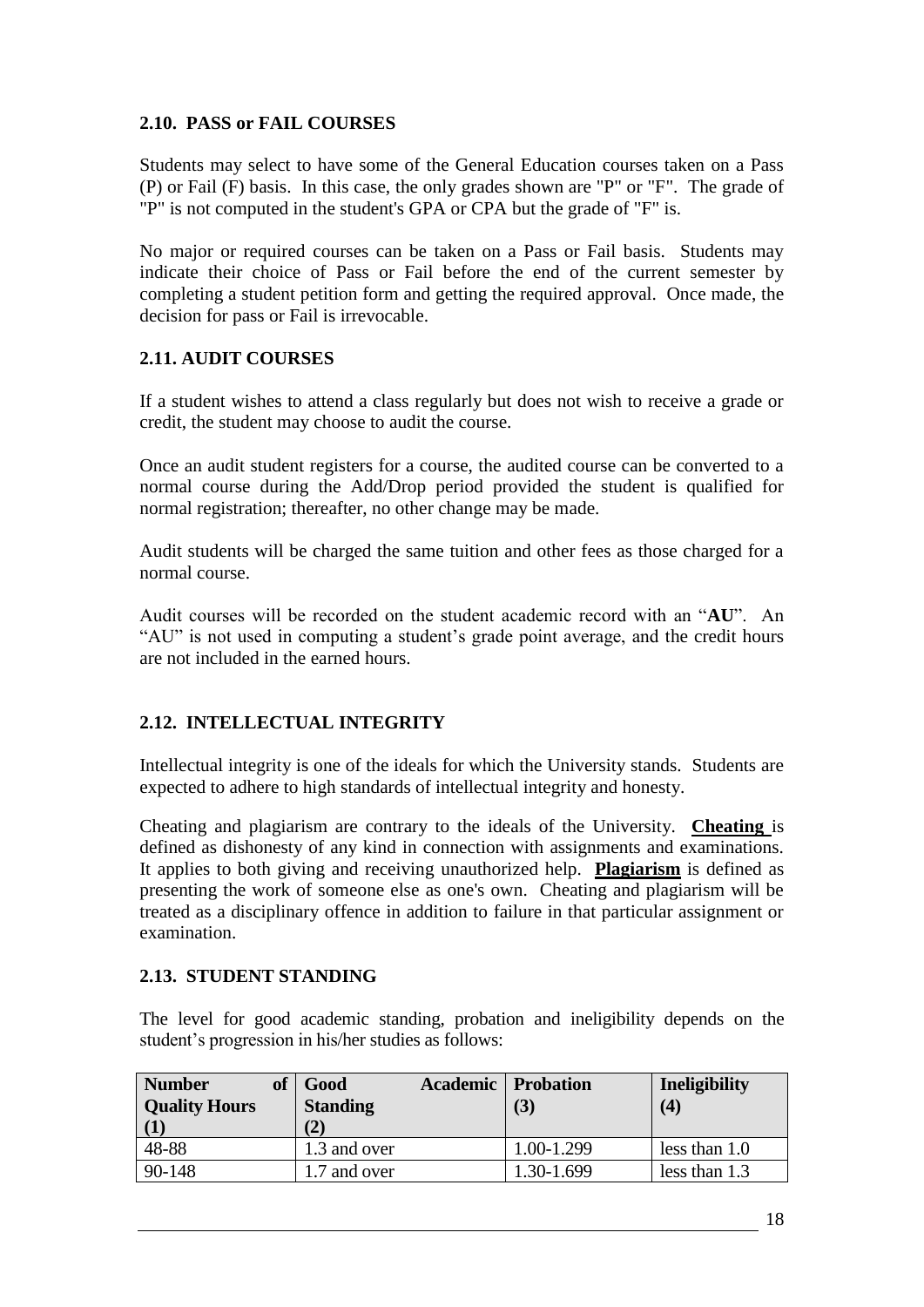| 150-208 | 1.85 and over | 1.70-1.849 | less than 1.7    |
|---------|---------------|------------|------------------|
| 210-270 | 2.0 and over  | 1.85-1.999 | less than $1.85$ |

# **2.13.1. Good Standing**

A student is considered to be in good academic standing if s/he satisfies the criteria of columns (1) and (2) above.

# **2.13.2. Academic Probation**

At the end of each academic semester, students with a Cumulative Point Average (CPA) below what is required for good academic standing will be placed on academic probation as shown in column (3) above.

Students may also be placed on academic probation because of excessive course withdrawals (Ws).

All students placed on academic probation will receive a letter informing them of their status and will be encouraged to increase their CPA. There will also be a warning that should the student's CPA drop below the low end of each scale, he or she may be ineligible to reregister.

# **2.13.3. Academic Ineligibility**

Students with a CPA below the lower cut-off points, shown in column (4) above might become ineligible to continue their studies. In cases of extenuating circumstances, students may be allowed a one-semester extension but only after they see the Head of Department, Coordinator of the program and together with the academic advisor a definite study plan and performance objectives are agreed upon.

#### **2.13.4. Academic Readmission**

Dismissed students who wish to return to the University, after an absence of at least one semester, may petition the School Dean/Rector/Vice-Rector of Academic Affairs for readmission based upon evidence that the student is willing and able to do improved quality work. Readmission is granted only once. Also, students, who change major and perform satisfactorily during the next one or two semesters, may have some previous unsatisfactory work disregarded.

# **2.14. REGISTRATION PROCEDURE**

# **2.14.1. Academic Advising**

Academic advising plays an important part in a student's registration and academic performance at the University.

Each student receives planning and academic advice from the Academic Advisor, Head of Department and the Programme Director/Coordinator. The Academic Advisor assists students in pre-registration and registration and counsels them with regards to the student's schedule and degree requirements. The Head of Department,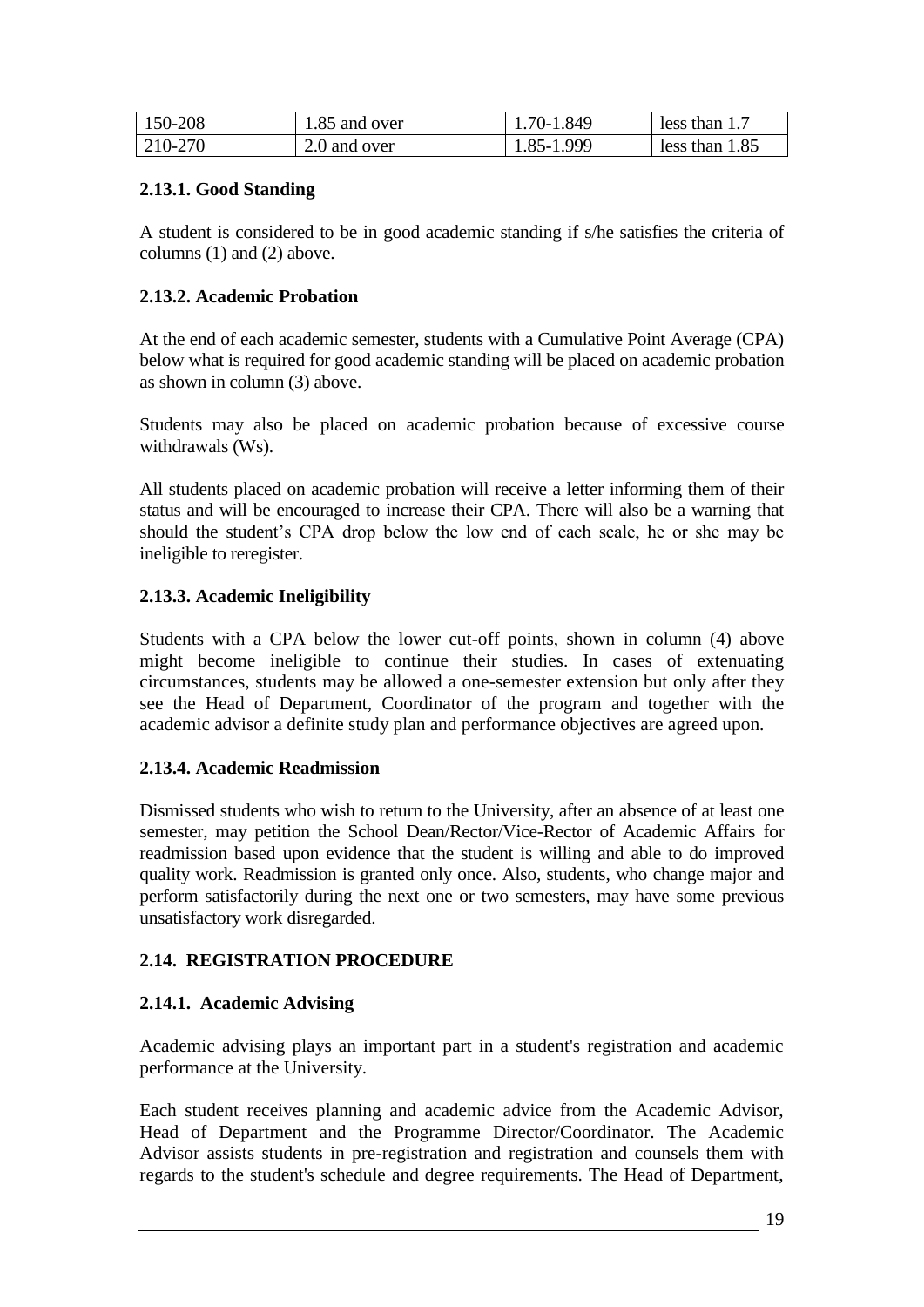Programme Director/Coordinator is the senior faculty member in each programme and can counsel students in their major area of specialisation.

### **2.14.2. Pre-Registration and On-Line Pre-Registration**

New and returning students go through pre-registration with an advisor who, together with the student, consults the website of the programme of study and the schedule of classes and pre-registers the students for the following semester. Placement and proficiency examinations are usually administered prior to freshman pre-registration. A student may declare a major at this time or defer this decision until sometime later. Students can use the Student-portal for on-line pre-registration.

#### **2.14.3. Registration**

Registration is a standard procedure every semester. During registration, the preregistration of a student is finalized in view of the grades obtained and settlement of the financial obligations.

All students must be properly registered for their courses at the designated registration period. Late registration is permitted under exceptional conditions but students registering late cannot be assured of space in the courses they are interested in taking. It is also possible that some courses may be cancelled as a result of low enrolment even prior to the end of late registration.

When a student registers, a personal timetable is issued with information on the times of classes and the rooms in which they are to be held. Students are not permitted to register for courses, which are taught at the same time. Timetable changes are likely to occur during the first two weeks of classes. Such changes are published on the university website.

Students may not be able to register if they have been expelled, dismissed or suspended from the University or if their names are on the stop list . Students will be on this list if they owe money to the University or books to the library or for any other reason. Such students will have to obtain a clearance to be allowed to register.

Students should attend classes for the courses and sections they are registered for. If these need to be changed, this should take place in consultation with an academic advisor during the Drop and Add period only. Attending a course on a different section is not permitted and does not give the student any right to register. The University reserves the right to demand payment by legal means from any student who has been attending classes without being registered.

In no case will a student be registered or have grades recorded for a course he has been attending without having duly registered in the proper way and at the proper time.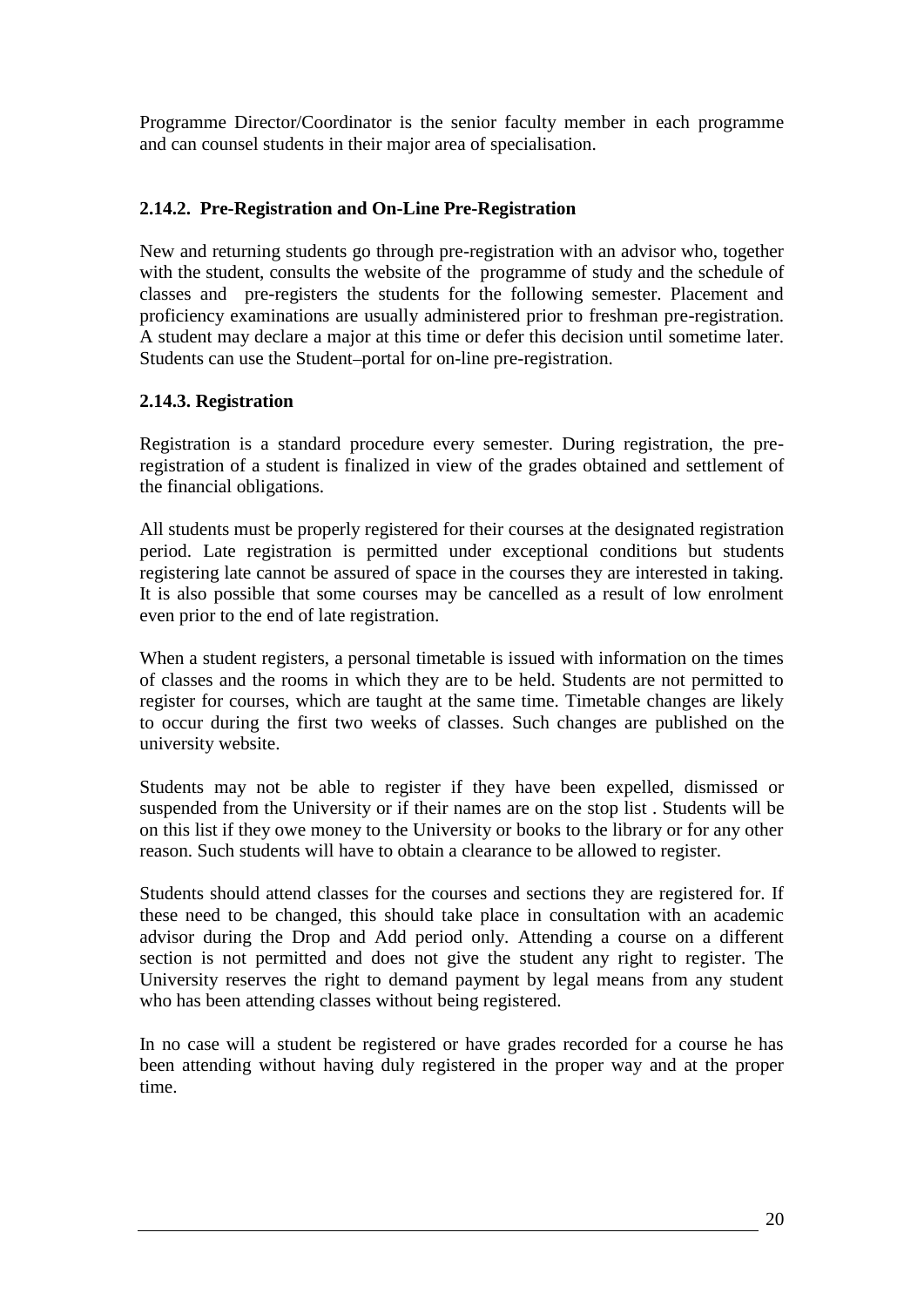# **2.14.4. Drop and Add**

The drop-and-add period is a period of two weeks during a regular semester or one week during the summer session, in which a student may, in consultation with the academic officer/advisor, drop or add certain courses. Dropping a required course may delay a student's graduation. Both the status and the tuition fees may change as a result of the drop-and-add changes.

### **2.14.5. Change of Major**

Students wishing to change their major must inform their Academic Advisor of their request, in writing, not later than the end of the Drop and Add period. The credits that will be transferred from one major to another will be decided by the Registrar and the Head of the Departments of the programme of study that the student intends to pursue.

# **2.15. SPECIAL COURSE ENROLMENTS**

# **2.15.1. Repeat Enrolment**

Students may repeat a course if they wish to improve their grade. Repeat courses are recorded on the student's transcript with the suffix R. When a course is repeated, both grades are recorded on the student's transcript.

### **2.15.2. Independent Study**

In very unusual cases, a student may be allowed to complete a regular course on an independent study basis. To be taken on an Independent Study basis, a course must not be normally taught during the semester.

Independent study must cover the normal syllabus of the course and must include at least eight hour sessions with the faculty member, a mid-term and or final examination.

Permission to undertake an independent study may be granted after the student submits an application, requesting the recommendation of the Director of Academic Advising, the Head of Department/Programme Director/Coordinator/ the faculty member, and the Registrar. The approval of the Dean is also needed. Independent study is chargeable in the same way as all other courses. The Independent Study runs as a normal course and must be completed in the same manner like all other courses students register for in a semester.

#### **2.15.3. Practicum/Placement**

Enrolment for practicum/placement is done either during the semester, in periods specially specified, without affecting the regular course work, during the summer vacation, or after their studies are completed. In this case, a letter is required from the employer specifying the period and hours employed, the type of work performed and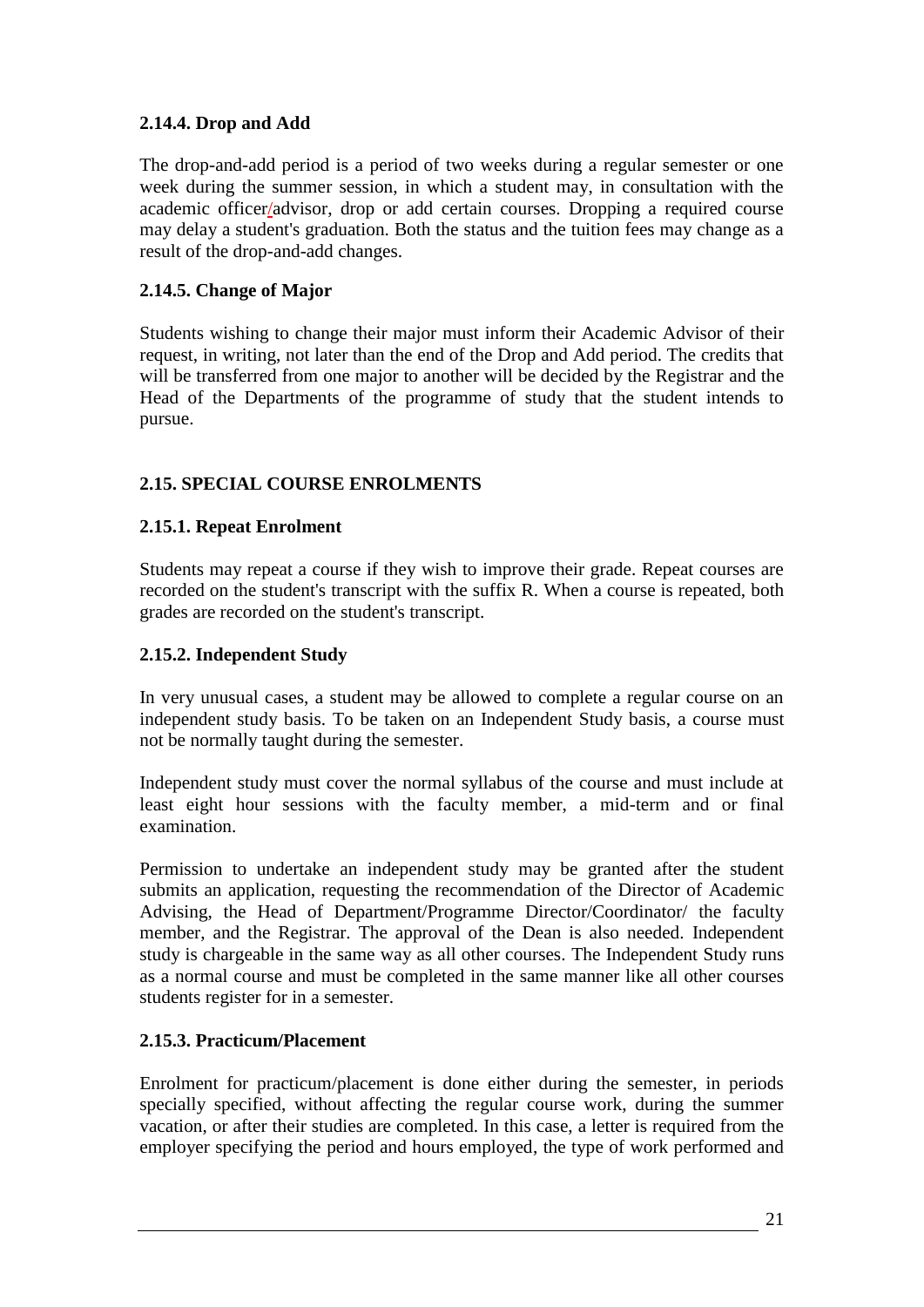an evaluation of the quality of work. Practicum/Placement is also supervised and assessed by programme faculty members.

Depending on the major, Practicum/Placement may be on a Pass/Fail basis

# **2.16. ATTENDANCE AND WITHDRAWAL POLICIES**

# **2.16.1. Attendance Policy**

The University believes that faculty members make a significant contribution to the development of students and, as a result, a student who is not consistent in class attendance is missing a major part of the educational experience.

Students are therefore expected to maintain regular class attendance. Being late to class may be recorded as absence. Absence is also recorded for laboratory or practical sessions as well as for other required work such as trips.

In general, absences without a valid or timely excuse will result in either failure or administrative withdrawal and a grade of "F" or "W" respectively will be given.

Unusual absences, e.g. for medical reasons, may be excused if the student contacts the faculty member before or during the period of absence, and submits relevant documentation.

# **2.16.2. Withdrawal from a Course**

A student may elect on his own to withdraw from a course by properly completing a Student Withdrawal Form, available from the Department of Academic Affairs, which must be submitted by the last day of classes the latest.

A student may also be administratively withdrawn from a course because of excessive absences. In case of individual merit or extenuating circumstances, students who have been administratively withdrawn because of excessive absences may appeal for permission to be reinstated.

# **2.16.3. Withdrawal from the University**

Withdrawal from the University requires a written notification (filling in a "withdrawal form" through the university portal by the student to the Department of Academic Affairs, in consultation with the Academic Advisor and clearance from the Finance Department. Students cannot withdraw from the University by merely not showing up to class. If the withdrawal from the University is for a justifiable reason, a partial refund may be possible.

# **2.17. EXAMINATIONS POLICY**

The primary purpose of examinations is to check the student's progress. Students may be given unannounced quizzes to enforce good study habits. However, all major examinations are announced in advance.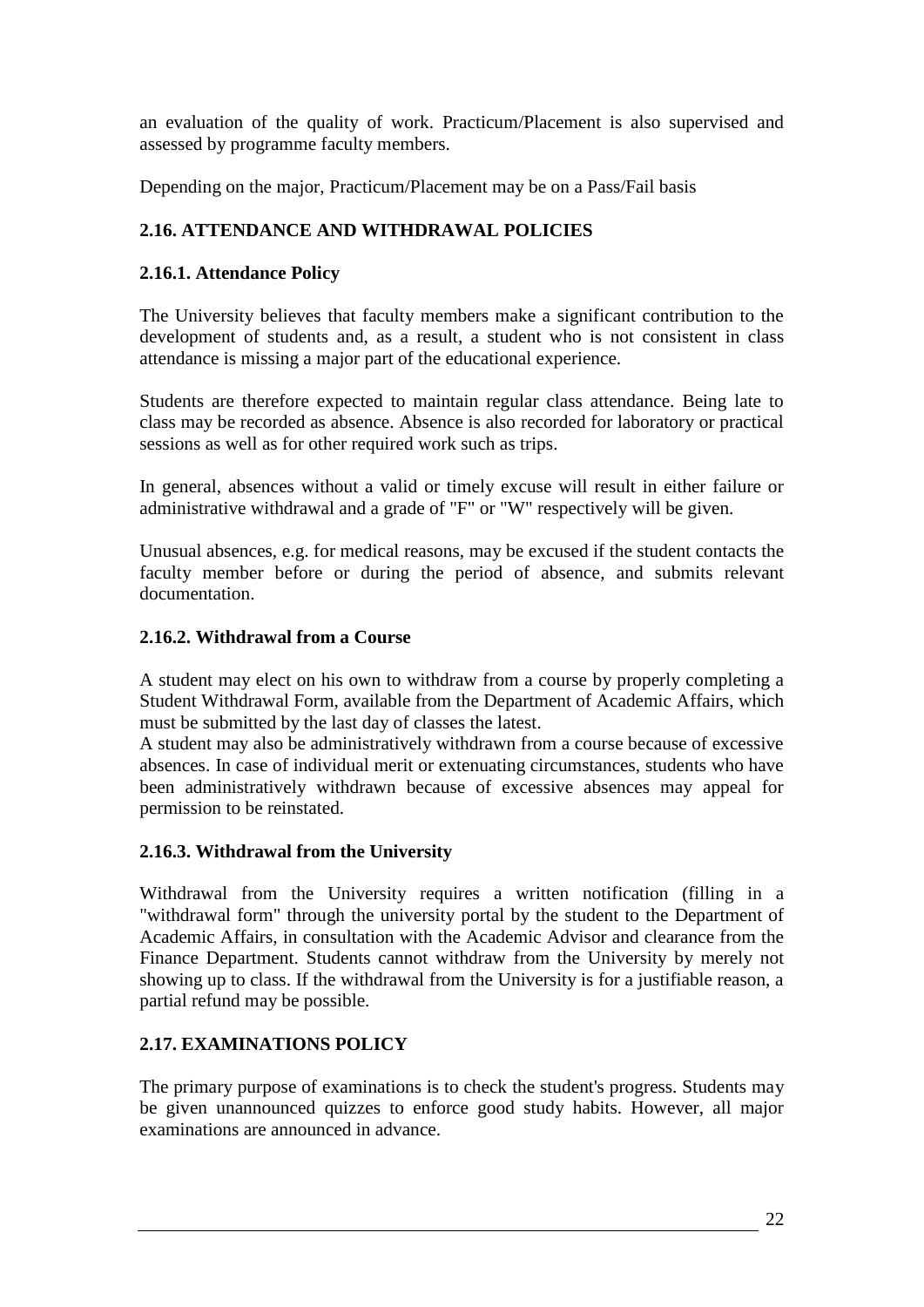All final examination scripts are retained by the University for three years. Mid-term papers quizzes and term papers are kept by the faculty member for two years.

Final grades are posted on the university portal. Grades can be changed only in case of justifiable error. Students have the right to see their examination scripts within one month of the date the examination results were officially announced.

# **2.17.1. Grade Petitions**

Students wishing to dispute their semester grades have up to one month after the announcement of grades to demand a re-evaluation or second marking of their paper by completing a Grade Petition Form.

# **2.17.2. Improving a Course Grade**

A student may improve his/her grade in a course by repeating the course.

#### **2.17.3. Make-up Examinations/Tests**

For all announced examinations missed, the faculty teaching the course may or may not give a make-up test. If a make-up test is given, the student must pay a make-up examination fee. When no make-up test is given, the student's grade will be based on the remaining tests.

No student may miss a final examination. Failure to take the final examination without permission or official withdrawal will receive zero in that exam. In case of unavoidable absence, the student must call prior to the test, report the reason for the absence, and give a telephone number where he/she can be reached. The faculty member and the Administration may ask for verifiable evidence and reserve the right to accept or reject any reason as a valid excuse. A doctor's certificate is not necessarily a valid excuse. In the case of a valid excuse a grade of "I" is given and the student has one-month to remove it, by taking a make-up examination, otherwise zero marks will be recorded in that exam.

#### **2.17.4. Examinations Regulations**

During examinations, students are **NOT** allowed to:

- talk to other students or allow others to talk to them.
- look at the papers of other students or allow other students to look at their paper.
- bring with them anything other than pens, pencils and eraser (or a calculator if it is required).
- enter the room after half-an-hour or leave the room before half an hour elapses.
- leave the room for any reason and return without permission.
- remove from the room any questions, answer sheets or papers unless permission is given.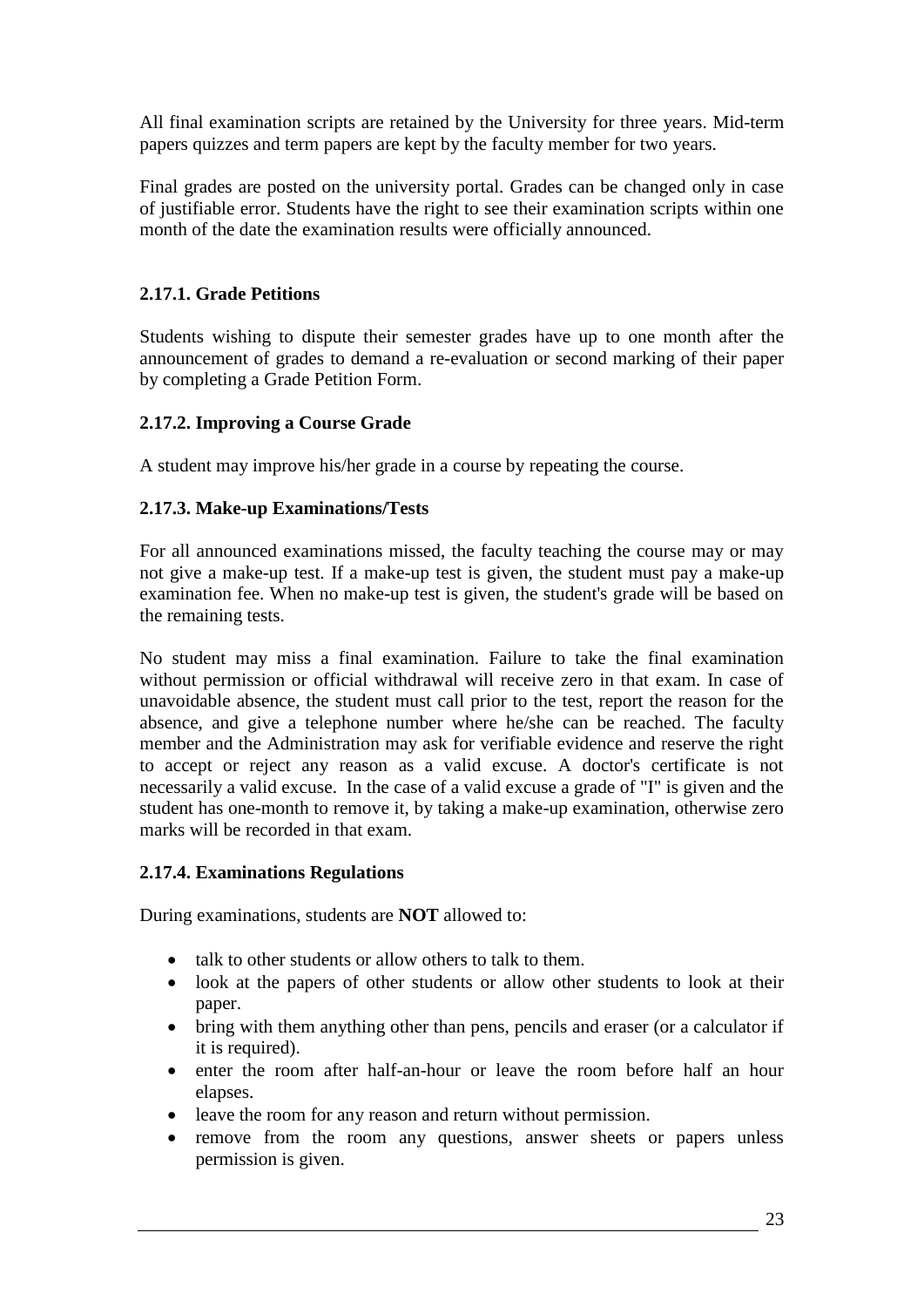- exchange calculators, dictionaries, watches, cigarette packs, etc. with other students.
- copy or keep multiple-choice questions and answer sheets
- smoke, drink, eat or make noise
- use mobile/smartphones, smartwatches, tablets or other smart devices.

For term papers and other individual or group work, students should avoid plagiarism by using footnotes and quotations to give credit to all sources of information. They should also keep all working notes as proof of their work.

# **2.17.5. Second Examination**

Students that have failed courses over the Fall or Spring semester of the most recent academic year are eligible to apply for a 2nd Examination. With this option, students have to take a comprehensive final examination.

Nearly all courses can be re-examined through the  $2<sup>nd</sup>$  Examination, and exceptions will be decided by Departments and Schools.

The following Grading Format applies: The final numeric mark of the initial F will have a 30% weight on the new final numeric mark after the second exam. The numeric mark of the second exam will thus have a weight of 70%.

Example 1 Initial Grade  $F = 30$  (final numeric mark) Numeric Mark of second exam = 80 results in:  $30*30% + 80*70% = 9+56 = 65$  (D)

Example 2 Initial Grade  $F = 0$  (final numeric mark) Numeric Mark of second exam = 90 results in:  $0*30% + 90*70% = 0 + 63 = 63$  (D)

Example 3 Initial Grade  $F = 59$  (final numeric mark) Numeric Mark of second exam = 100 results in:  $59*30% + 100*70% = 18 + 70 = 88$  $(B+)$ 

Second exam policy for Prerequisite Courses:

- If a student fails (F) a course A which is a prerequisite for a course B, s/he may register for the course B during the next semester of the same academic year (Spring or Summer I), assuming that s/he has achieved an overall final numeric mark of at least 30 in course A.
- A student can be re/examined in both courses A and B (if failed) during the September Second Exam period.

Registration is performed through the student intranet account, at a fee of 65 Euro per course/exam.